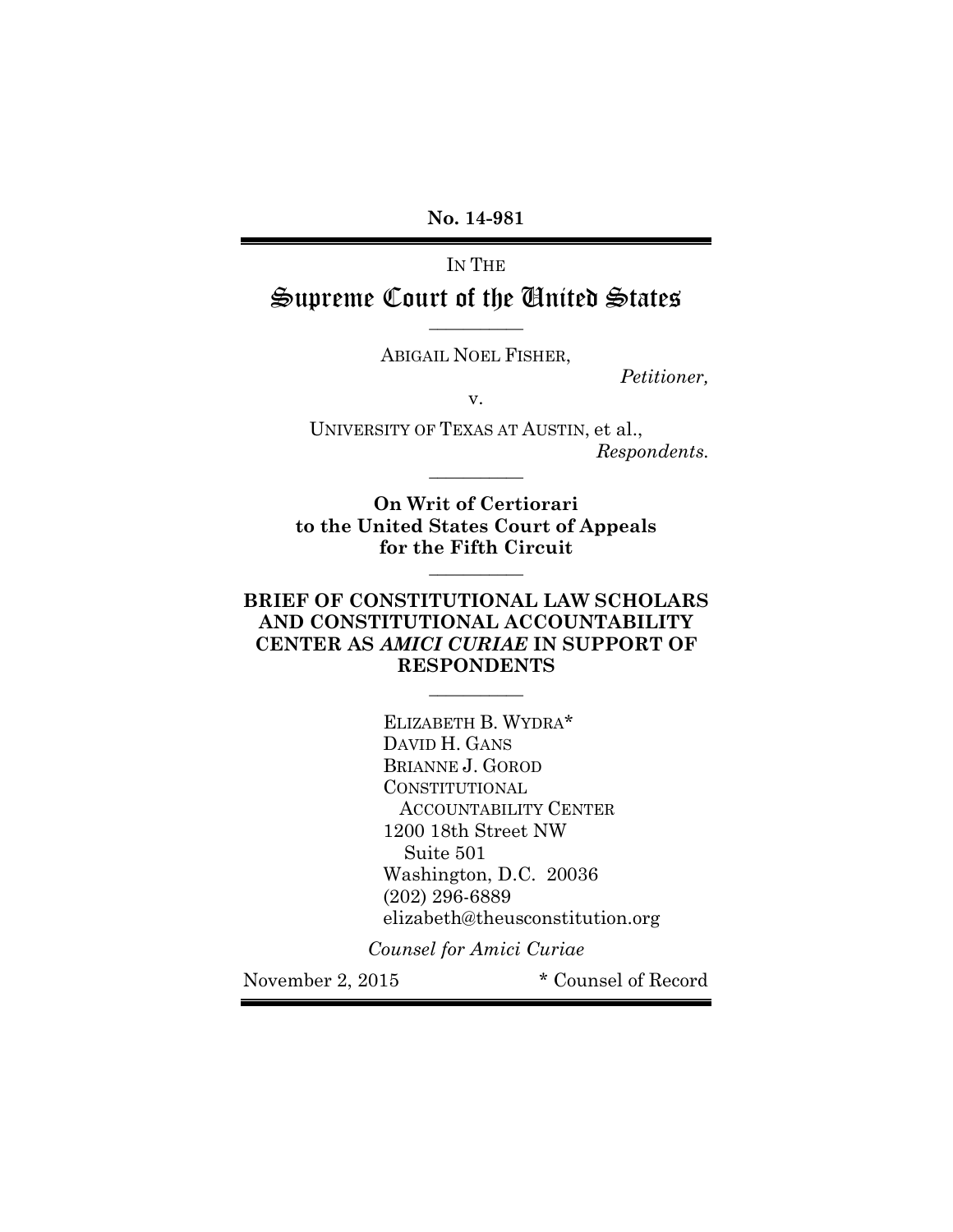# TABLE OF CONTENTS

|                                                                                                                                                                                                                                                                         | Page           |
|-------------------------------------------------------------------------------------------------------------------------------------------------------------------------------------------------------------------------------------------------------------------------|----------------|
|                                                                                                                                                                                                                                                                         | $\rm ii$       |
| INTEREST OF AMICI CURIAE                                                                                                                                                                                                                                                | $\mathbf{1}$   |
| INTRODUCTION AND SUMMARY OF AR-                                                                                                                                                                                                                                         | $\overline{2}$ |
|                                                                                                                                                                                                                                                                         | 5              |
| I. THE TEXT AND HISTORY OF THE<br>FOURTEENTH AMENDMENT PERMIT<br>GOVERNMENTS TO ENACT RACE-<br>CONSCIOUS MEASURES TO ENSURE<br>EQUALITY OF OPPORTUNITY TO ALL<br>PERSONS REGARDLESS OF RACE<br>THIS COURT'S PRECEDENTS REFLECT<br>II.<br>RECONSTRUCTION FRAMERS'<br>THE | 5              |
| JUDGMENT THAT RACE-CONSCIOUS<br>MEASURES ARE APPROPRIATE TO<br>ENSURE EQUAL EDUCATIONAL OP-<br>PORTUNITY TO ALL PERSONS RE-                                                                                                                                             | 16             |
| A. Case Law Establishes that Public Uni-<br>versities May Use Race as a Factor in<br>Selecting a Diverse, Integrated Student                                                                                                                                            | 16             |
| B. UT-Austin's Holistic Admissions Policy<br>Is Constitutional Under Bakke, Grutter,                                                                                                                                                                                    | 20             |
|                                                                                                                                                                                                                                                                         | 24             |
|                                                                                                                                                                                                                                                                         |                |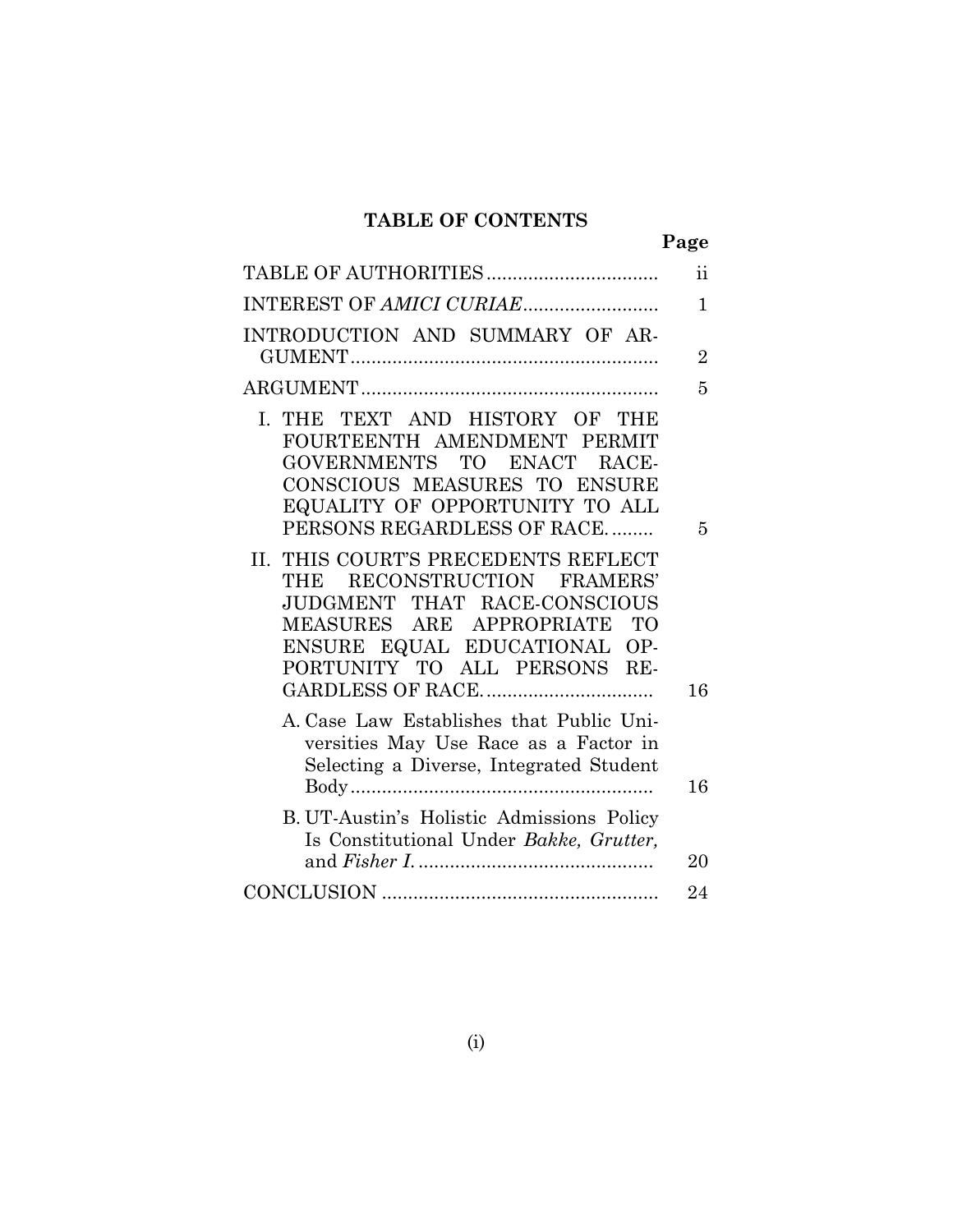# TABLE OF AUTHORITIES

ii

Page(s)

# Cases

| Adarand Constructors, Inc. v. Pena,                                         |
|-----------------------------------------------------------------------------|
| Brown v. Bd. of Educ.,<br>11                                                |
| Fisher v. Univ. of Tex.,                                                    |
| Gratz v. Bollinger,<br>20                                                   |
| Grutter v. Bollinger,                                                       |
| J.E.B. v. Alabama ex rel. T.B., 511 U.S.<br>5                               |
| Obergefell v. Hodges,<br>5                                                  |
| Parents Involved in Cmty. Schs. v. Seattle<br><i>Sch. Dist. No. 1,</i>      |
| Plessy v. Ferguson,<br>6                                                    |
| Regents of Univ. of Cal. v. Bakke,                                          |
| Tex. Dep't of Hous. & Cmty. Affairs v. In-<br>clusive Cmtys. Project, Inc., |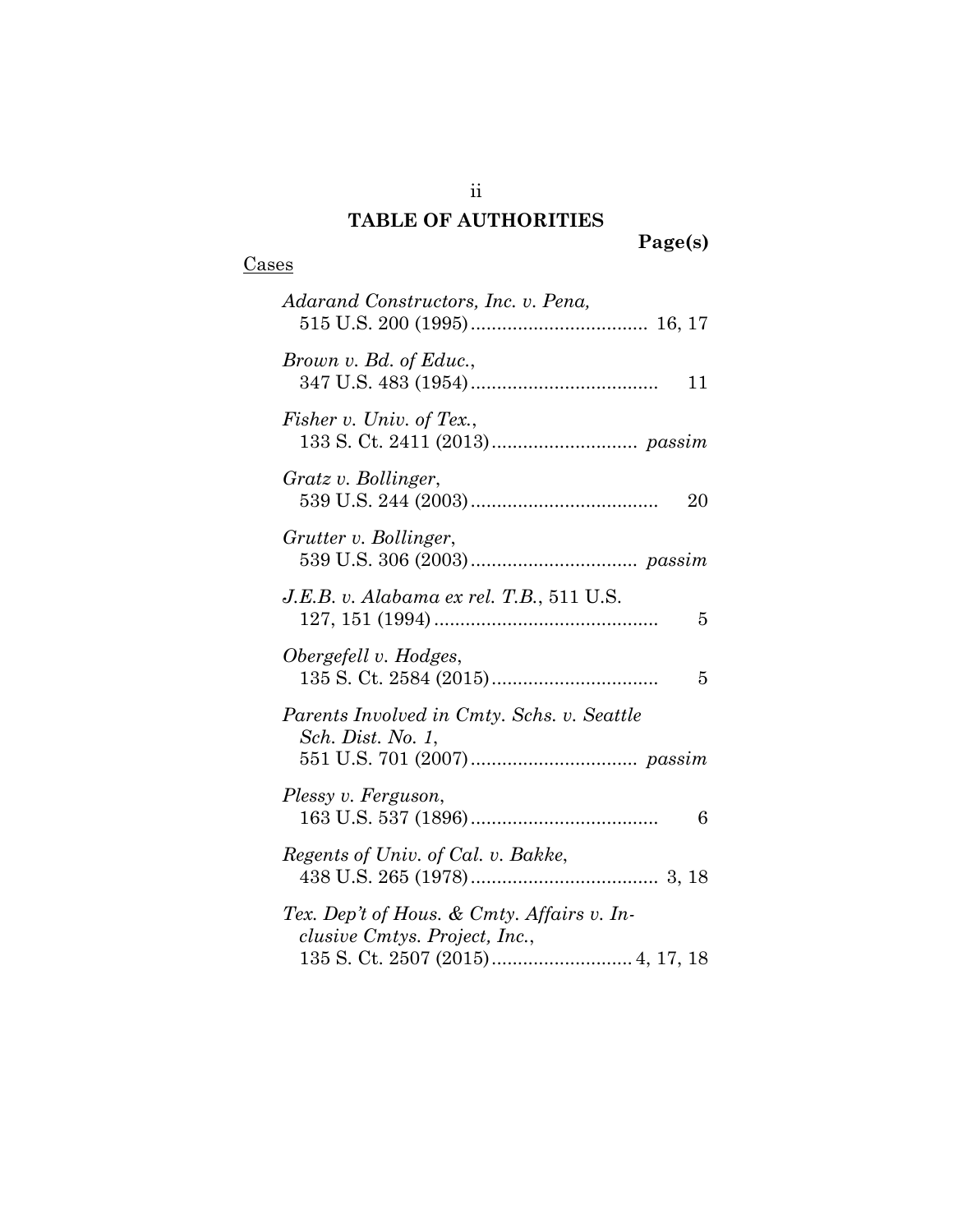# TABLE OF AUTHORITIES – cont'd. Page(s)

| The Civil Rights Cases,                                                           | 5  |
|-----------------------------------------------------------------------------------|----|
| Williams-Yulee v. Fla. Bar,                                                       | 21 |
| <u>Constitutional Provisions and Legislative Materials</u>                        |    |
| Act of Feb. 14, 1863, ch. 33, 12 Stat. 650                                        | 14 |
| Act of July 28, 1866, ch. 296, 14 Stat. 310                                       | 14 |
| Act of July 28, 1866, ch. 299, § 30, 14 Stat.                                     | 14 |
| Act of Mar. 3, 1865, § 5, 13 Stat. 510                                            | 14 |
| Act of Mar. 3, 1869, ch. 122, 15 Stat. 301                                        | 13 |
| Act of Mar. 3, 1873, ch. 127, 17 Stat. 510                                        | 13 |
| Cong. Globe, 39th Cong., 1st Sess. (1865)                                         | 7  |
| Cong. Globe, 39th Cong., 1st Sess. (1866) passim                                  |    |
| Cong. Globe, 40th Cong., 1st Sess. (1867)                                         | 13 |
| Cong. Globe, 41st Cong., 2d Sess. (1870)                                          | 6  |
| Freedmen's Bureau Act, 14 Stat. 173                                               | 9  |
| Joint Resolution of July 26, 1866, No. 86,                                        | 13 |
| Report of the Joint Committee on Recon-<br>struction at the First Session Thirty- | 6  |

iii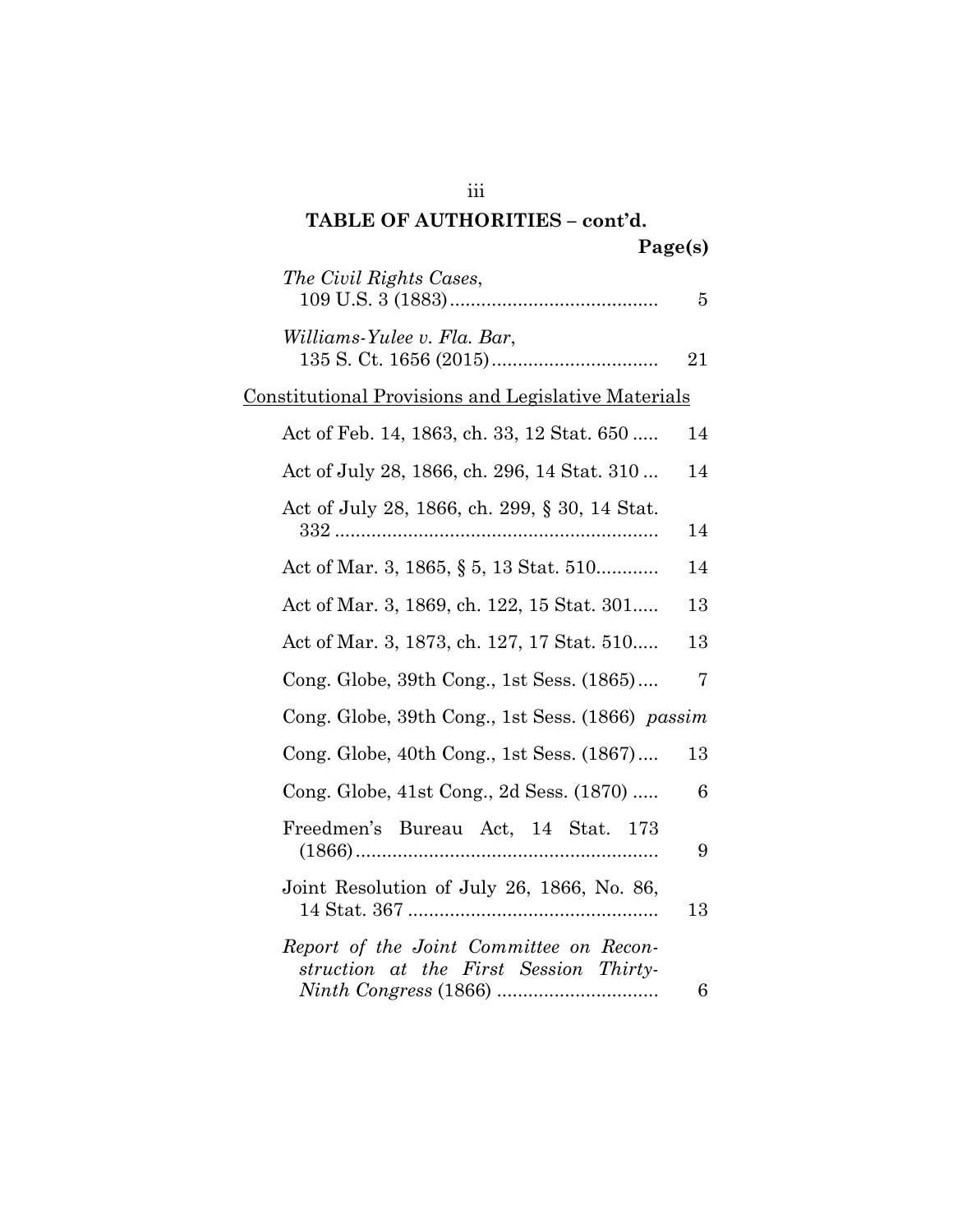# TABLE OF AUTHORITIES – cont'd. Page(s)

| Resolution of Mar. 16, 1867, No. 4, 15 Stat.                                                                                              | 14 |  |
|-------------------------------------------------------------------------------------------------------------------------------------------|----|--|
| Resolution of Mar. 29, 1867, No. 25, 15                                                                                                   | 13 |  |
|                                                                                                                                           | 5  |  |
| <u>Books, Articles, and Other Authorities</u>                                                                                             |    |  |
| 6 Messages and Papers of the Presidents<br>(James D. Richardson ed. 1897)                                                                 | 10 |  |
| Benjamin B. Kendrick, Journal of the Joint<br>Committee of Fifteen on Reconstruction,<br>39th Congress, 1865-1867 (1914)                  | 7  |  |
| Eric Foner, Reconstruction, America's Un-<br><i>finished Revolution, 1863-1877</i> (1988)                                                 | 11 |  |
| Eric Schnapper, Affirmative Action and the<br>Legislative History of the Fourteenth<br><i>Amendment, 71 Va. L. Rev. 753 (1985)  8, 11</i> |    |  |
| Jack M. Balkin, Living Originalism (2011). 8, 14                                                                                          |    |  |
| Jed Rubenfeld, Affirmative Action, 107                                                                                                    |    |  |
| Leon F. Litwack, Been in the Storm So<br>Long: The Aftermath of Slavery (1979)                                                            | 11 |  |
| Stephen A. Siegel, The Federal Govern-<br>ment's Power to Enact Color-Conscious<br>Laws: An Originalist Inquiry, 92 Nw. U.                |    |  |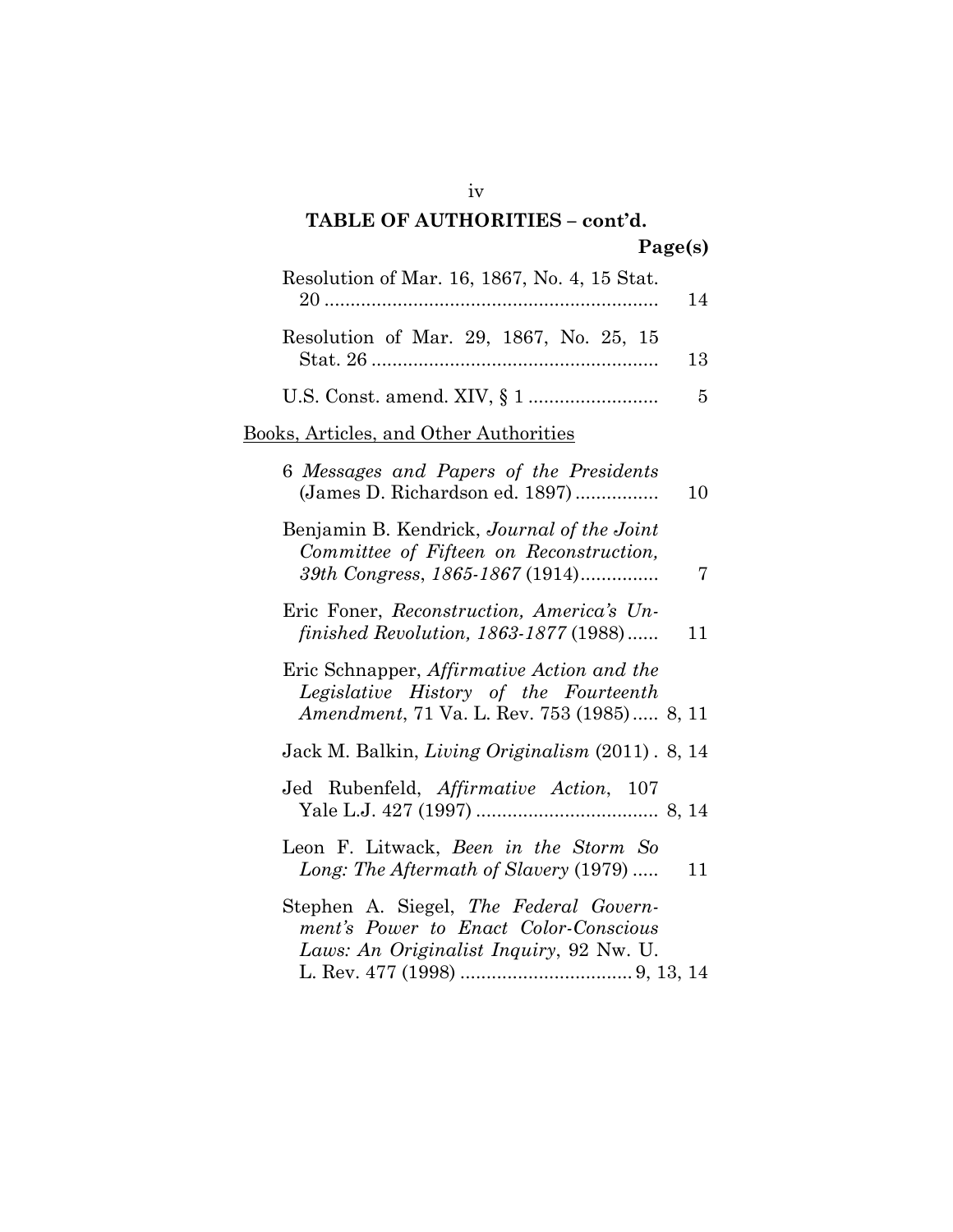#### INTEREST OF AMICI CURIAE<sup>1</sup>

The following scholars are experts in the field of constitutional law, each of whom has published a book or law review article on the Fourteenth Amendment. Amici law professors teach or have taught courses in constitutional law and have devoted significant attention—in some cases, for several decades—to studying the Fourteenth Amendment:

Bruce Ackerman, Sterling Professor of Law and Political Science, Yale Law School

Jack M. Balkin, Knight Professor of Constitutional Law and the First Amendment, Yale Law School

Burt Neuborne, Norman Dorsen Professor of Civil Liberties, New York University School of Law

James E. Ryan, Charles William Eliot Professor, Harvard Graduate School of Education

Eric Schnapper, Betts, Patterson & Mines, P.S. Endowed Professorship in Trial Advocacy, University of Washington School of Law

Adam Winkler, Professor of Law, UCLA School of Law<sup>2</sup>

 $\overline{a}$ 

<sup>&</sup>lt;sup>1</sup> Pursuant to Supreme Court Rule 37.6, *amici curiae* state that no counsel for a party authored this brief in whole or in part, and no party or counsel for a party made a monetary contribution intended to fund the preparation or submission of this brief. No person other than amici curiae made a monetary contribution to its preparation or submission. Pursuant to Supreme Court Rule 37.3, amici curiae state that all parties have consented to the filing of this brief; blanket letters of consent have been filed with the Clerk of the Court.

<sup>2</sup> Names of institutions are provided for purposes of affiliation only.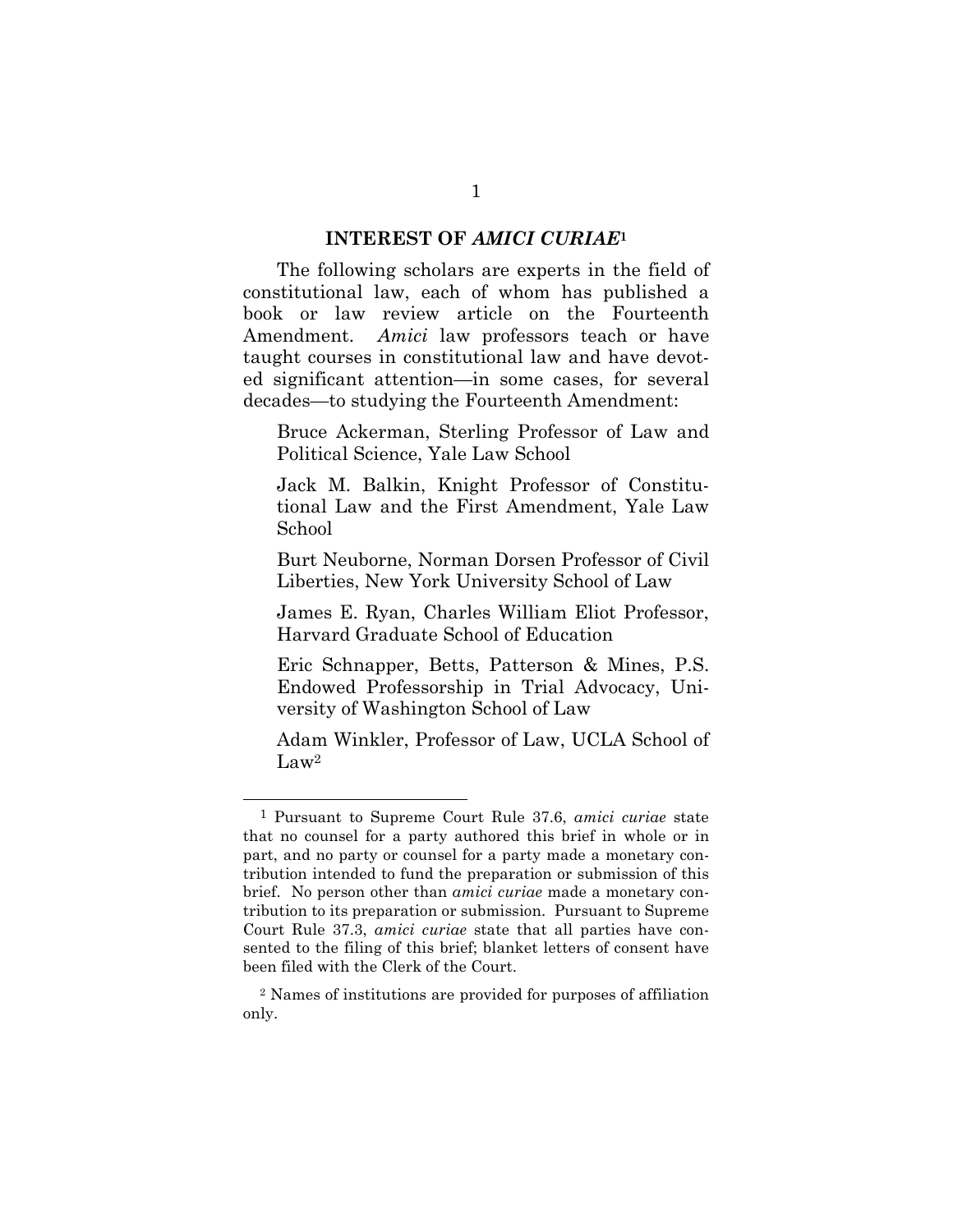Amicus Constitutional Accountability Center (CAC) is a think tank, public interest law firm, and action center dedicated to fulfilling the progressive promise of our Constitution's text and history. CAC works in our courts, through our government, and with legal scholars to improve understanding of the Constitution and to preserve the rights and freedoms it guarantees. CAC accordingly has a strong interest in this case and the scope of the Fourteenth Amendment's protections. CAC has filed amicus curiae briefs in the U.S. Supreme Court in numerous cases raising significant issues regarding the text and history of the Fourteenth Amendment.

### INTRODUCTION AND SUMMARY OF ARGUMENT

Petitioner Abigail Fisher contends that the University of Texas at Austin's use of race as one factor among many in its holistic admissions policy violates the Fourteenth Amendment's guarantee of the equal protection of the laws. But Fisher's claim that the Constitution forbids UT-Austin from employing an individualized, race-conscious admissions procedure cannot be squared with the text and history of the Fourteenth Amendment or this Court's cases.

Far from establishing a constitutional ban on the sensitive use of race by the government, the Framers of the Fourteenth Amendment rejected proposals to prohibit any and all use of racial classifications by the government. Indeed, the Reconstruction Congress enacted a long list of race-conscious legislation intended to ensure equality of opportunity to all persons regardless of race. These acts were not limited to the former slaves or the goal of redressing badges of slavery or other government-sponsored racial oppression; rather, like UT-Austin's use of race under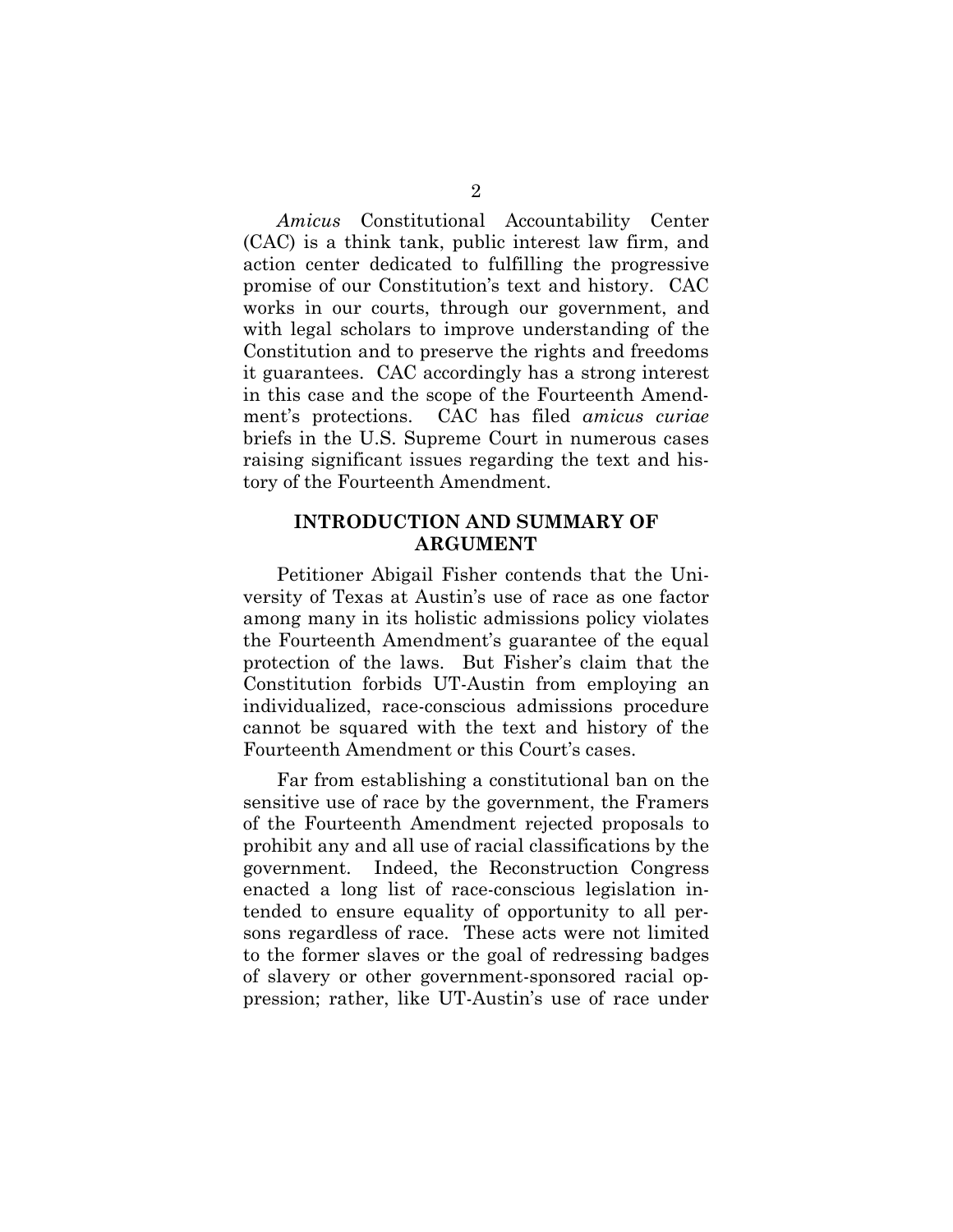review here, the race-conscious measures enacted by the Framers of the Fourteenth Amendment were forward-looking in design, seeking to ensure equality of opportunity and fulfill the promise of equality contained in the Fourteenth Amendment.

At the heart of these race-conscious government measures were federal efforts to ensure equality of educational opportunity for African Americans. Recognizing the importance of providing pathways to leadership and professional life, the federal government established schools and colleges throughout the South, making it possible for African Americans to realize the full potential of the freedom secured by the Fourteenth Amendment. The Framers also provided chaplains to assist in the education of African American soldiers. The Reconstruction Framers thus recognized that in certain contexts it was permissible to use race—indeed, to classify on account of race—to help ensure that educational opportunities were available to all regardless of race. Fisher's contrary view—that UT-Austin may take into account every sort of diversity except for racial diversity—would turn the Fourteenth Amendment on its head.

In line with the Fourteenth Amendment's text and history, this Court's cases have consistently held that the government may use race as a factor in selecting a diverse, academically accomplished student body to admit to its public colleges and universities, so long as the university ensures individualized consideration of the diverse background and qualification of all persons regardless of race. See Regents of Univ. of Cal. v. Bakke, 438 U.S. 265 (1978); Grutter v. Bollinger, 539 U.S. 306 (2003); Fisher v. Univ. of Tex., 133 S. Ct. 2411 (2013) [hereinafter Fisher I]; see also Parents Involved in Cmty. Schs. v. Seattle Sch. Dist. No. 1, 551 U.S. 701, 787-89 (2007) (Kennedy, J., con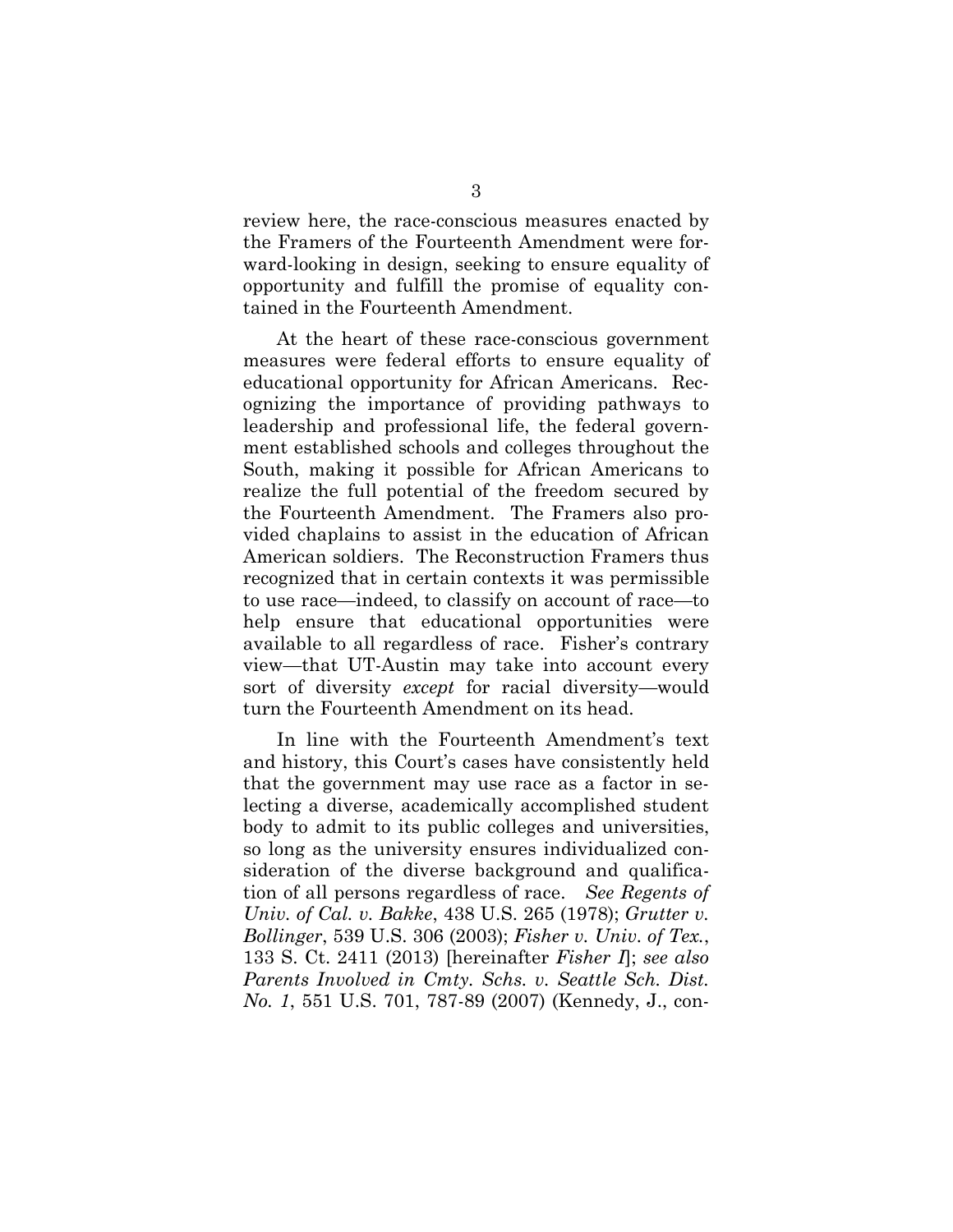curring). Applying strict scrutiny, Bakke and Grutter establish that the use of race as one factor among many in selecting a rich, vibrant, and diverse student body can withstand the rigorous judicial review that this Court has applied to judge the constitutionality of governmental racial classifications. See Fisher I, 133 S. Ct. 2417 (discussing precedent allowing universities to treat "racial minority status as a positive or favorable factor in a university's admissions process, with the goal of achieving the educational benefits of a more diverse student body").

As UT-Austin demonstrates, see Resp'ts' Br. at 24-51, the University's holistic admissions policy comports in all respects with Bakke, Grutter, and Fisher I. Fisher—who does not ask that Bakke and Grutter be overruled—never comes to grips with this Court's rulings affirming that "race may be considered in certain circumstances and in a proper fashion," Tex. Dep't of Hous. & Cmty. Affairs v. Inclusive Cmtys. Project, Inc., 135 S. Ct. 2507, 2525 (2015), in order that "the path to leadership be visibly open to talented and qualified individuals of every race and ethnicity," Grutter, 539 U.S. at 332.

Fisher's brief in this case argues that the Fifth Circuit failed to heed basic constitutional first principles concerning the meaning of the Fourteenth Amendment's guarantee of equal protection of the laws to all persons. But it is Fisher who has lost sight of our Constitution's text, history, and original meaning. Fisher's plea to rewrite the text and history of the Fourteenth Amendment and cast aside decades of settled Supreme Court precedent upholding the sensitive use of race in university admissions should be rejected.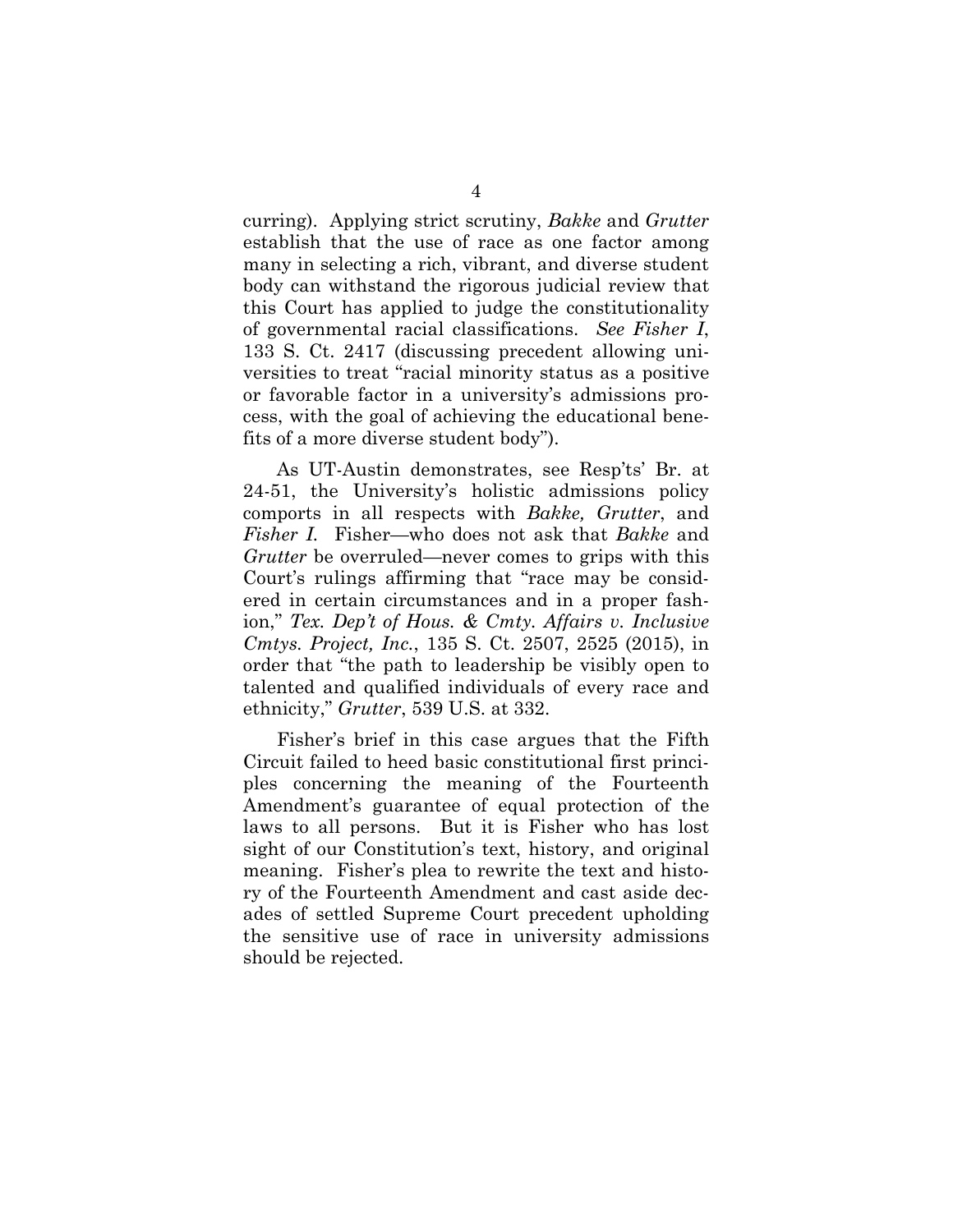#### ARGUMENT

### I. THE TEXT AND HISTORY OF THE FOUR-TEENTH AMENDMENT PERMIT GOV-ERNMENTS TO ENACT RACE-CONSCIOUS MEASURES TO ENSURE EQUALITY OF OPPORTUNITY TO ALL PERSONS RE-GARDLESS OF RACE.

The Fourteenth Amendment, in relevant part, provides that "[n]o State shall . . . deny to any person within its jurisdiction the equal protection of the laws." U.S. Const. amend. XIV, § 1. Rejecting efforts to establish a constitutional proscription solely on racial discrimination, the Framers of the Fourteenth Amendment wrote a broad universal guarantee of equality that swept men and women of all races and groups into its coverage. As Justice Kennedy has explained, "[t]hough in some initial drafts the Fourteenth Amendment was written to prohibit discrimination against 'persons because of race, color, or previous condition of servitude,' the Amendment submitted for consideration and later ratified contained more comprehensive terms." J.E.B. v. Alabama ex rel. T.B., 511 U.S. 127, 151 (1994) (Kennedy, J., concurring). Rather than simply prohibiting discrimination on account of race or previous condition of servitude, "[t]he fourteenth amendment extends its protection to races and classes, and prohibits any state legislation, which has the effect of denying to any race or class, or to any individual, the equal protection of the laws." The Civil Rights Cases, 109 U.S. 3, 24 (1883); see also Obergefell v. Hodges, 135 S. Ct. 2584, 2608 (2015) ("They ask for equal dignity in the eyes of the law. The Constitution grants them that right.").

In choosing the broader language of equal protection, the Framers of the Fourteenth Amendment es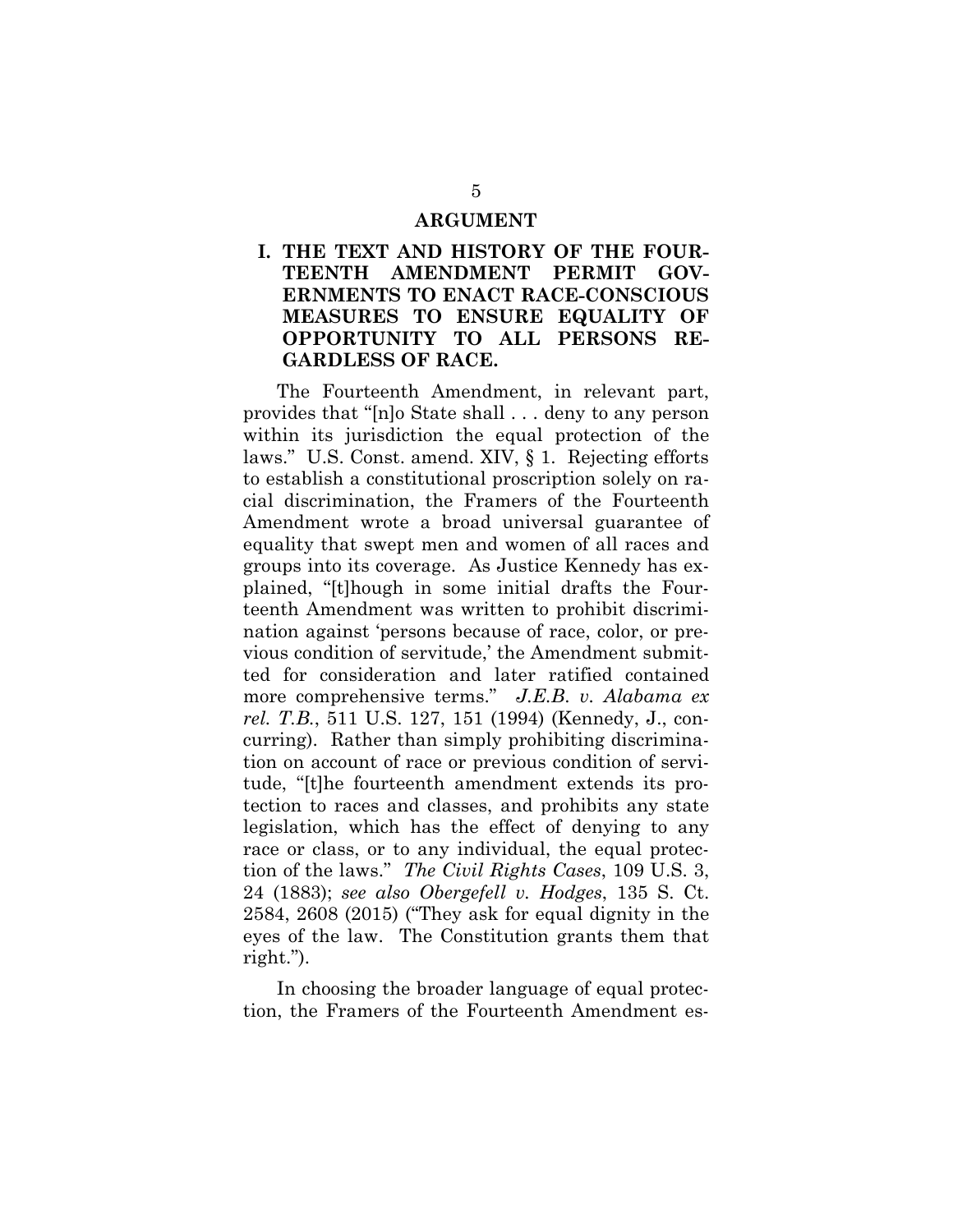tablished an all-encompassing guarantee of equality under the law in order to protect, among other persons, newly freed slaves, $3$  white Union sympathizers residing in the South,<sup>4</sup> and Chinese immigrants in the West<sup>5</sup> from state-sponsored discrimination. As the text of the Equal Protection Clause makes clear, every person in this country can invoke its universal guarantee of equality. In this respect, the Framers of the Fourteenth Amendment established that "in the eye of the law, there is in this country no superior, dominant ruling class of citizens. There is no caste here. Our constitution is color-blind, and neither knows nor tolerates classes among citizens." Plessy v. Ferguson, 163 U.S. 537, 559 (1896) (Harlan, J., dissenting). As its Framers explained, the Equal Protection Clause "abolishes all class legislation," "does away with the injustice of subjecting one caste of persons to a code not applicable to another," and "estab-

 $\overline{a}$ 

<sup>3</sup> Report of the Joint Committee on Reconstruction at the First Session Thirty-Ninth Congress xiii (1866) (explaining that "[i]t was impossible to abandon [the newly freed slaves] without securing them their rights as free men and citizens").

<sup>4</sup> Cong. Globe, 39th Cong., 1st Sess. 1093 (1866) (Rep. Bingham) ("[t]he adoption of this amendment is essential to the protection of Union men" who "will have no security in the future except by force of national laws giving them protection against those who have been at arms against them"); id. at  $1263$  (Rep. Broomall) ("white men . . . have been driven from their homes, and have had their lands confiscated in State courts, under State laws, for the crime of loyalty to their country").

<sup>&</sup>lt;sup>5</sup> Id. at 1090 (Rep. Bingham) (arguing that "all persons, whether citizens or strangers within this land" should "have equal protection in every State in this Union in the rights of life and liberty and property"); Cong. Globe, 41st Cong., 2d Sess. 3658 (1870) (Sen. Stewart) ("[W]e will protect Chinese aliens or any other aliens whom we allow to come here, . . .; let them be protected by all the laws and the same laws that other men are.").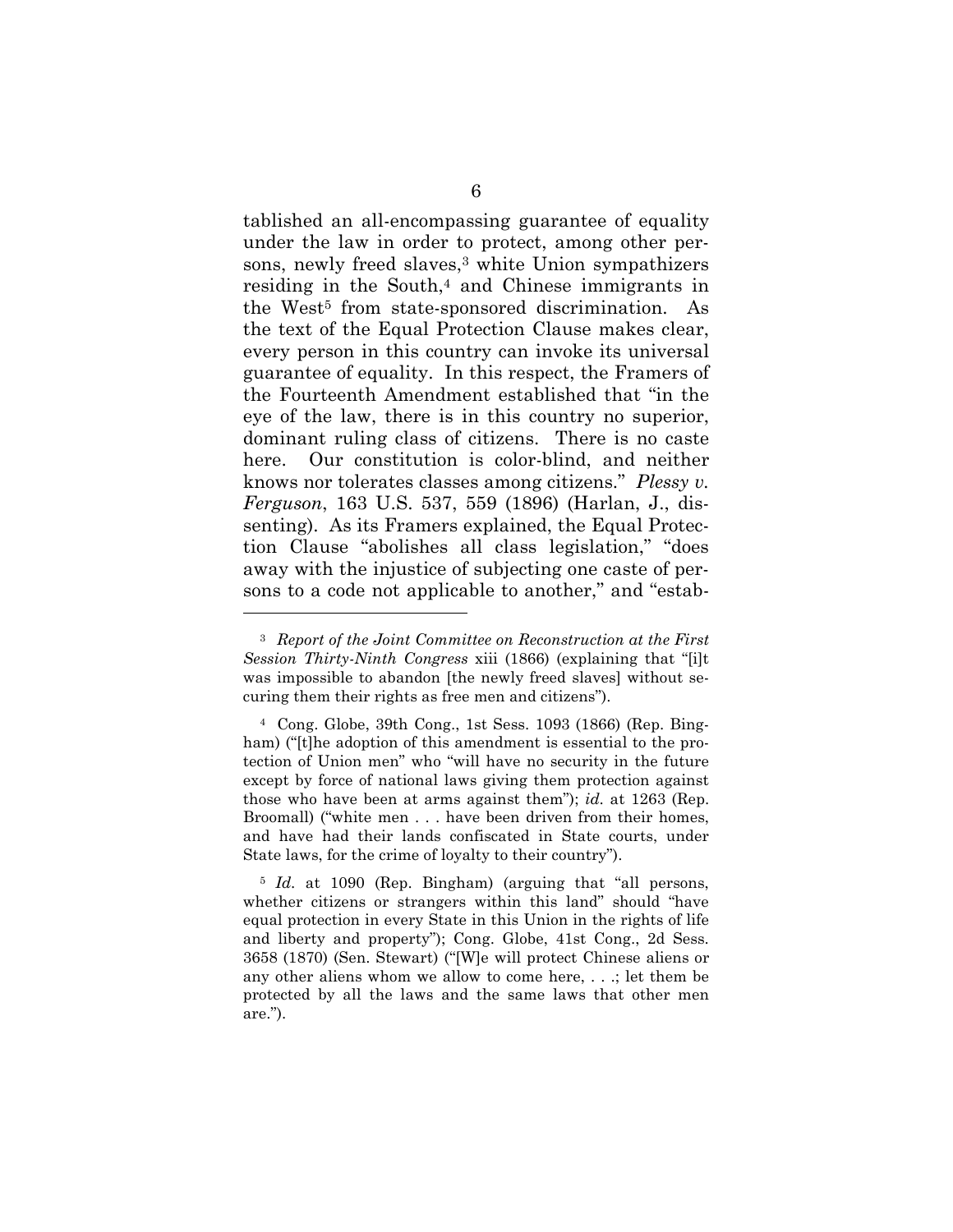lishes equality before the law." Cong. Globe, 39th Cong., 1st Sess. 2766 (1866) (Sen. Howard). In their view, the "words caste, race, color," were "ever unknown to the Constitution." Id. at 630 (Rep. Hubbard).

At the same time, in writing the text, the Framers recognized that, after a century of racial slavery, the Constitution could not be simplistically colorblind. Faced with the task of fulfilling President Abraham Lincoln's promise of a "new birth of freedom," and integrating African Americans into the civic life of the nation, the Framers of the Fourteenth Amendment concluded that race-conscious efforts were appropriate to further "the legitimate interest government has in ensuring all people have equal opportunity regardless of their race." Parents Involved, 551 U.S. at 787-88 (Kennedy, J., concurring). The Fourteenth Amendment's Framers time and again rejected proposed constitutional language that would have precluded race-conscious measures designed to assist African Americans in the full transition to their now constitutionally-recognized status as equal citizens.<sup>6</sup>

Not only did the Reconstruction Framers reject proposed constitutional language that would have prohibited race-conscious efforts to guarantee equali-

 $\overline{a}$ 

<sup>6</sup> See Cong. Globe, 39th Cong., 1st Sess. 10 (1865) (proposing that "[a]ll national and state laws shall be equally applicable to every citizen, and no discrimination shall be made on account of race and color"); Benjamin B. Kendrick, Journal of the Joint Committee of Fifteen on Reconstruction, 39th Congress, 1865- 1867, at 46 (1914) (proposing that "all laws, state or national, shall operate equally and impartially on all persons without regard to race or color"); id. at 83 (proposing that " $[n]$ o discrimination shall be made . . . as to the civil rights of persons because of race, color, or previous condition of servitude").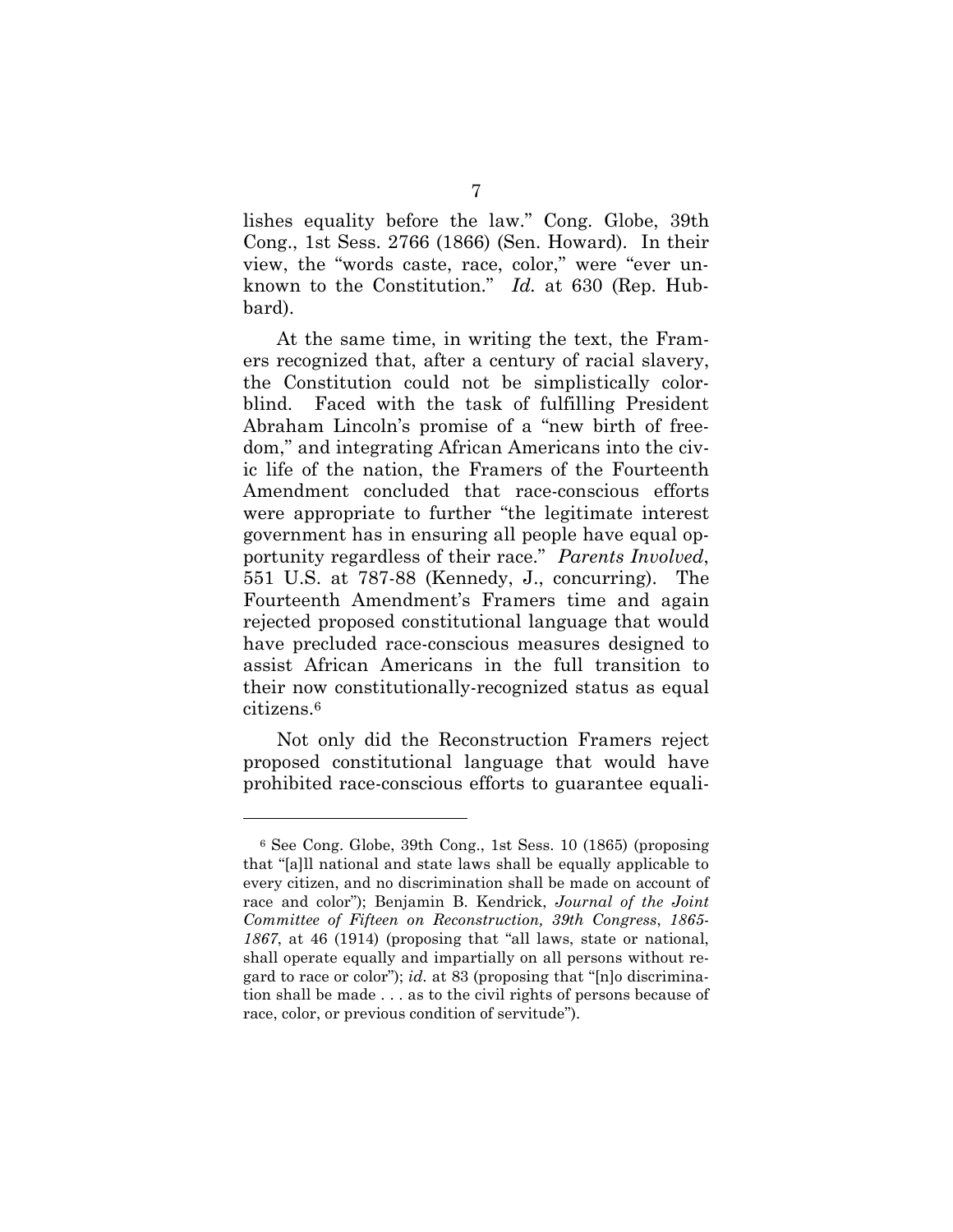ty of opportunity, but, contemporaneous with the drafting and passage of the Fourteenth Amendment, they enacted a long list of race-conscious legislation to help ensure that the Amendment's promise of equality would be a reality for African Americans. See Eric Schnapper, Affirmative Action and the Legislative History of the Fourteenth Amendment, 71 Va. L. Rev. 753, 754-84 (1985) (cataloguing race-conscious measures enacted by Framers of the Fourteenth Amendment); Jed Rubenfeld, Affirmative Action, 107 Yale L.J. 427, 429-32 (1997) (same); Jack M. Balkin, Living Originalism 223, 417 n.20 (2011) (same). The Framers of the Fourteenth Amendment recognized that forward-looking, race-conscious measures would help fulfill the promise of equality contained in the Fourteenth Amendment, "break down discrimination between whites and blacks," and "ameliorat[e] . . . the condition of the colored people." Cong. Globe, 39th Cong. 1st Sess. 632 (1866) (Rep. Moulton).

In the debates over these legislative acts, the Reconstruction Framers repeatedly rejected their opponents' arguments that race-conscious legislation was inconsistent with the principle of equality under the law because it classified people on the basis of race. In the Framers' view, efforts to ensure equality of opportunity and assist African Americans in securing the full measure of freedom promised in the Civil War Amendments were consistent with, not contrary to, the new constitutional guarantee of equality.

The Reconstruction Framers' principal effort to assist the newly freed slaves in the transition from slavery to freedom was the creation of the Freedmen's Bureau. Enacted in 1865 and expanded in 1866 to ensure that "the gulf which separates servitude from freedom is bridged over," Cong. Globe, 39th Cong., 1st Sess. 2779 (1866) (Rep. Eliot), the Freedmen's Bureau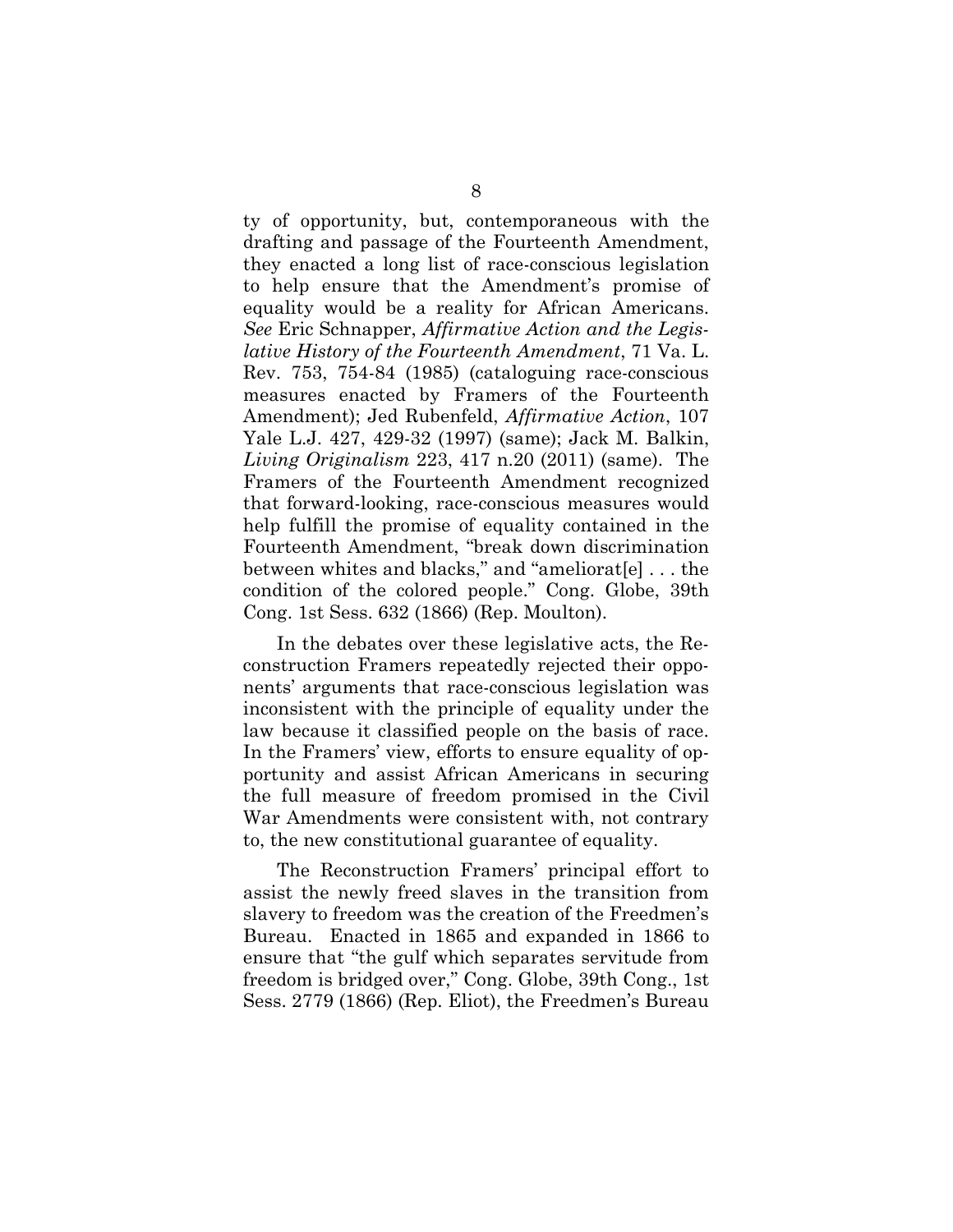"provided its charges with clothing, food, fuel, and medicine; it built, staffed, and operated their schools and hospitals; it wrote their leases and their labor contracts, [and] rented them land." Stephen A. Siegel, The Federal Government's Power To Enact Color-Conscious Laws: An Originalist Inquiry, 92 Nw. U. L. Rev. 477, 559 (1998). As the Framers explained, "[h]aving made the slave a freeman, the nation needs some instrumentality which shall reach every portion of the South[,] stand between the freedman and oppression," Cong. Globe, 39th Cong., 1st Sess. 585 (1866) (Rep. Donnelly), and "protect them in their new rights, to find employment for the able-bodied, and take care of the suffering." Id. at 937 (Sen. Trumbull); see also id. at 2779 ("[W]e have struck off their chains. Shall we not help them to find homes? . . . We have not let them know the meaning of the sacred name of home." (Rep. Eliot)).

While the Act's provisions extended to freed slaves as well as refugees of any race whose lives had been devastated during the war, the Act gave the two groups different benefits. The Act, as expanded in 1866, authorized the Bureau to "aid" the newly freed slaves in any manner "in making the freedom conferred by proclamation of the commander in chief, by emancipation under the laws of States, and by constitutional amendment," while providing support to "loyal refugees" only to the extent "the same shall be necessary to enable them . . . to become selfsupporting citizens." Freedmen's Bureau Act, § 2, 14 Stat. 173, 174 (1866). Further, the Act's educational provisions permitted the Bureau's commissioners to use, sell, or lease certain property in the former Confederacy abandoned during the Civil War for "the education of the freed people." Id. at § 12, 14 Stat. at 176.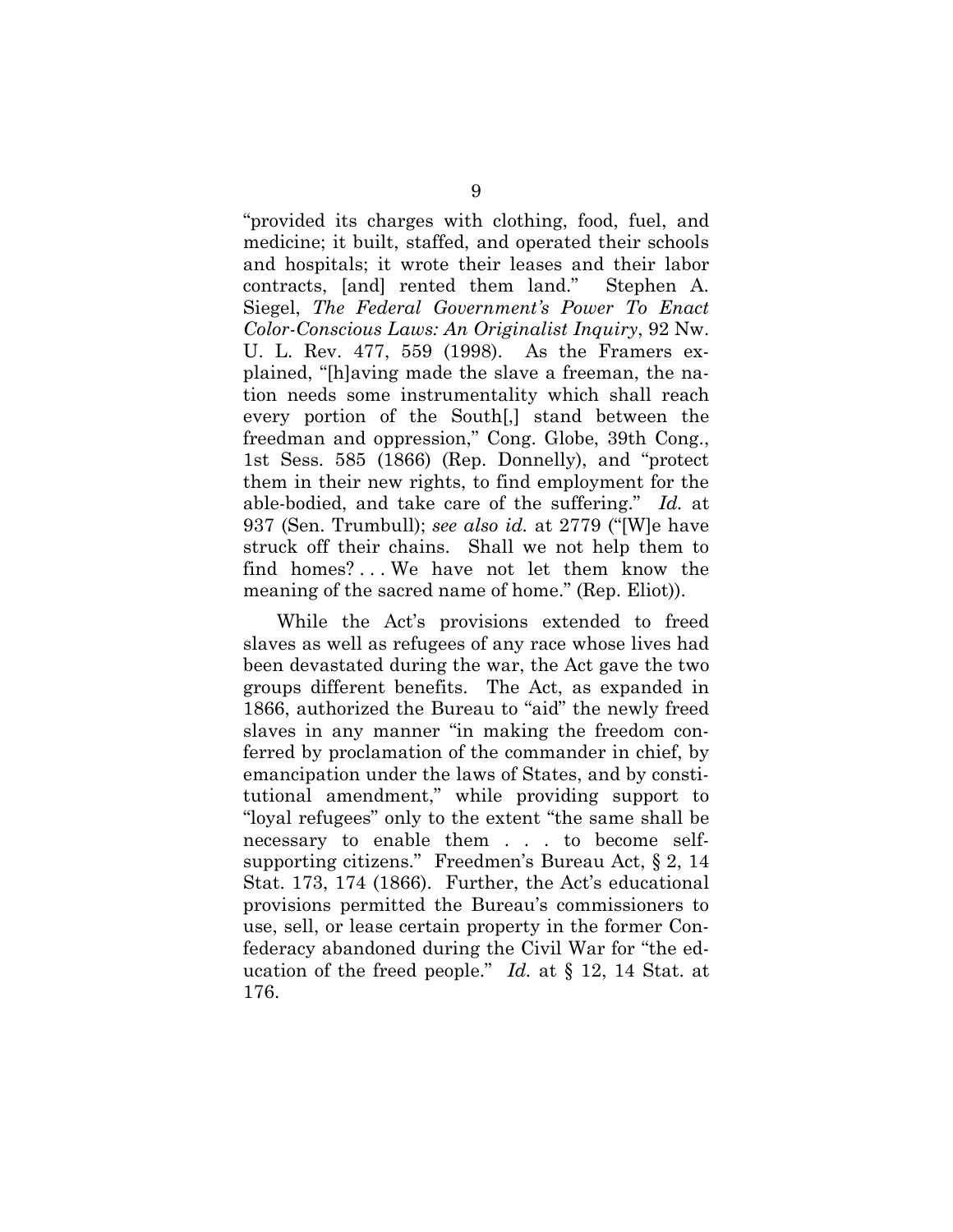Congressional opponents of the Fourteenth Amendment and Reconstruction denounced the Act as discriminatory, arguing that it "make[s] a distinction on account of color between the two races," Cong. Globe, 39th Cong., 1st Sess. 397 (1866) (Sen. Willey). Using the same terminology the Amendment's Framers had used in describing the Equal Protection Clause, Democrats in Congress denounced the Freedmen's Bureau Act as "class legislation," id. at  $2780$  (Rep. LeBlond); see also id. at 649 (Rep. Trimble); id. at app. 69-70 (Rep. Rousseau), that treats "freedmen" not "equal before the law, but superior" directly "in opposition to the plain spirit . . . of the Constitution that congressional legislation should in its operation affect all alike." Id. at 544 (Rep. Taylor). Likewise, President Andrew Johnson cited the "danger of class legislation" in twice vetoing the Act, 6 Messages and Papers of the Presidents 422, 425 (James D. Richardson ed. 1897) (veto message of July 16, 1866), arguing that there was no legitimate reason why the Freedmen's Bureau "should be founded for one class or color of our people more than one another." Id. at 401 (veto message of Feb. 19, 1866).

The Reconstruction Framers in Congress resoundingly rejected these arguments. They explained that "the very object of the bill is to break down discrimination between whites and blacks" and to make possible "the amelioration of the condition of the colored people," Cong. Globe, 39th Cong., 1st Sess. 632 (1866) (Rep. Moulton), and that race-conscious measures were appropriate "to make real to these freedmen the liberty you have vouchsafed to them," noting that "[w]e have done nothing to them, as a race, but injury." *Id.* at 2779 (Rep. Eliot). On July 16, 1866, barely a month after sending the Fourteenth Amendment to the States for ratification,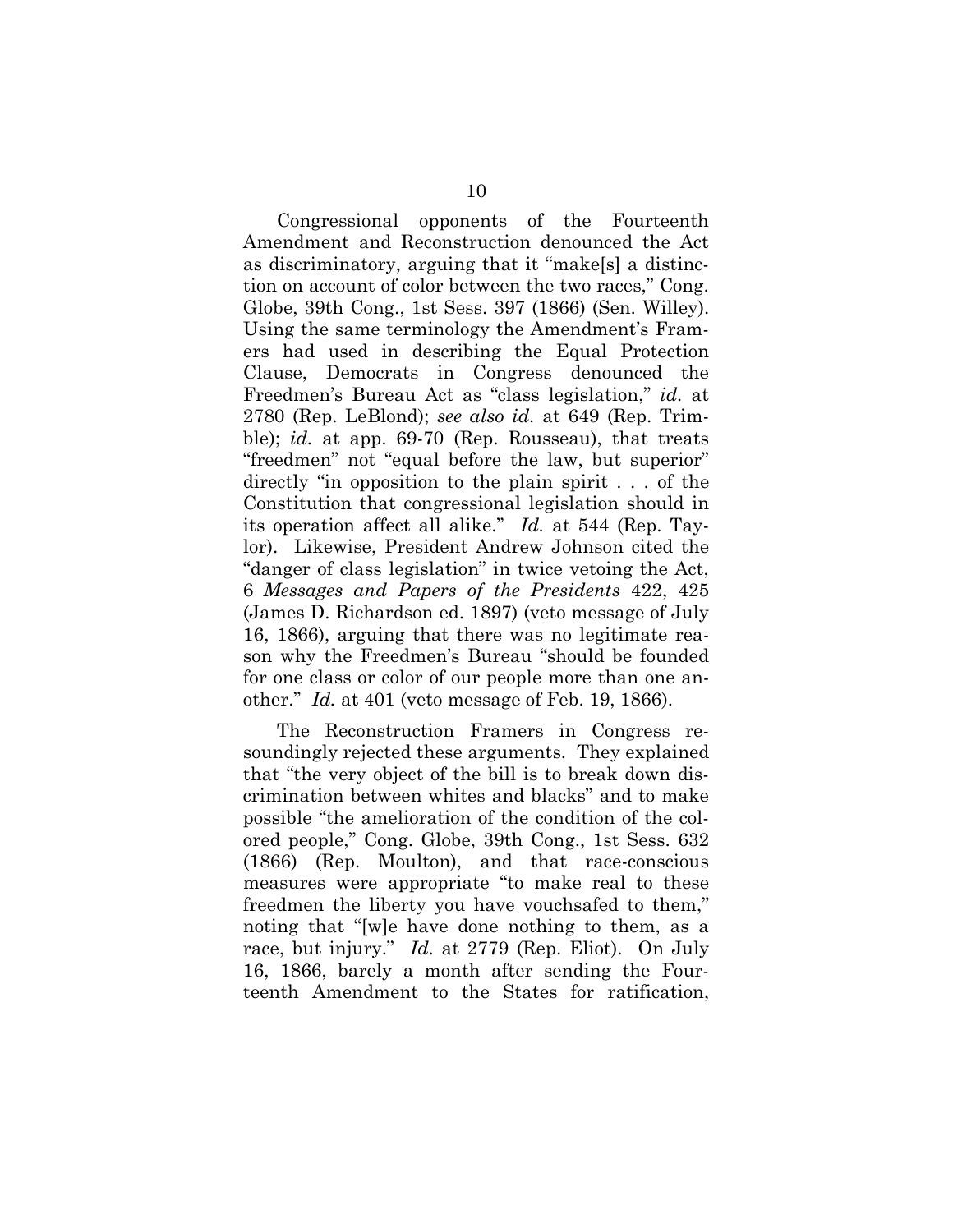Congress, by votes of 104-33 in the House and 33-12 in the Senate, overrode President Johnson's veto of the Act. Id. at 3842, 3850.

Particularly important here, in approving the Freedmen's Bureau, the Framers of the Fourteenth Amendment recognized that education is "the very foundation of good citizenship," Brown v. Bd. of Educ., 347 U.S. 483, 493 (1954), and that raceconscious efforts to guarantee equal educational opportunity were necessary to integrate African Americans into the civic life of the nation. Providing an equal educational opportunity for the newly freed slaves was the signature achievement of the Freedmen's Bureau, "the foundation upon which all efforts to assist the freedmen rested." Eric Foner, Reconstruction, America's Unfinished Revolution, 1863- 1877, at 144 (1988). By 1869, at a time when public education in the South was still in a skeletal state, see Brown, 347 U.S. at 489-90, "nearly 3,000 schools, serving over 150,000 pupils reported to the Bureau," helping to "lay the foundation for Southern public education." Foner, supra, at 144. Among African Americans, the conviction that "knowledge is power" drew "hundreds of thousands, adult and children alike to the freedmen's schools, from the moment they opened." Leon F. Litwack, Been in the Storm So Long: The Aftermath of Slavery 473, 474 (1979).

The Freedmen's Bureau also "provided funds, lands, and other assistance to help establish more than a dozen colleges and universities," Schnapper, supra, at 781, recognizing the importance of providing pathways to leadership and professional life for African Americans. See id. at 781-82 (discussing the Bureau's assistance in establishing Howard University, which was open to students of all races but made special provisions for the education of freed slaves).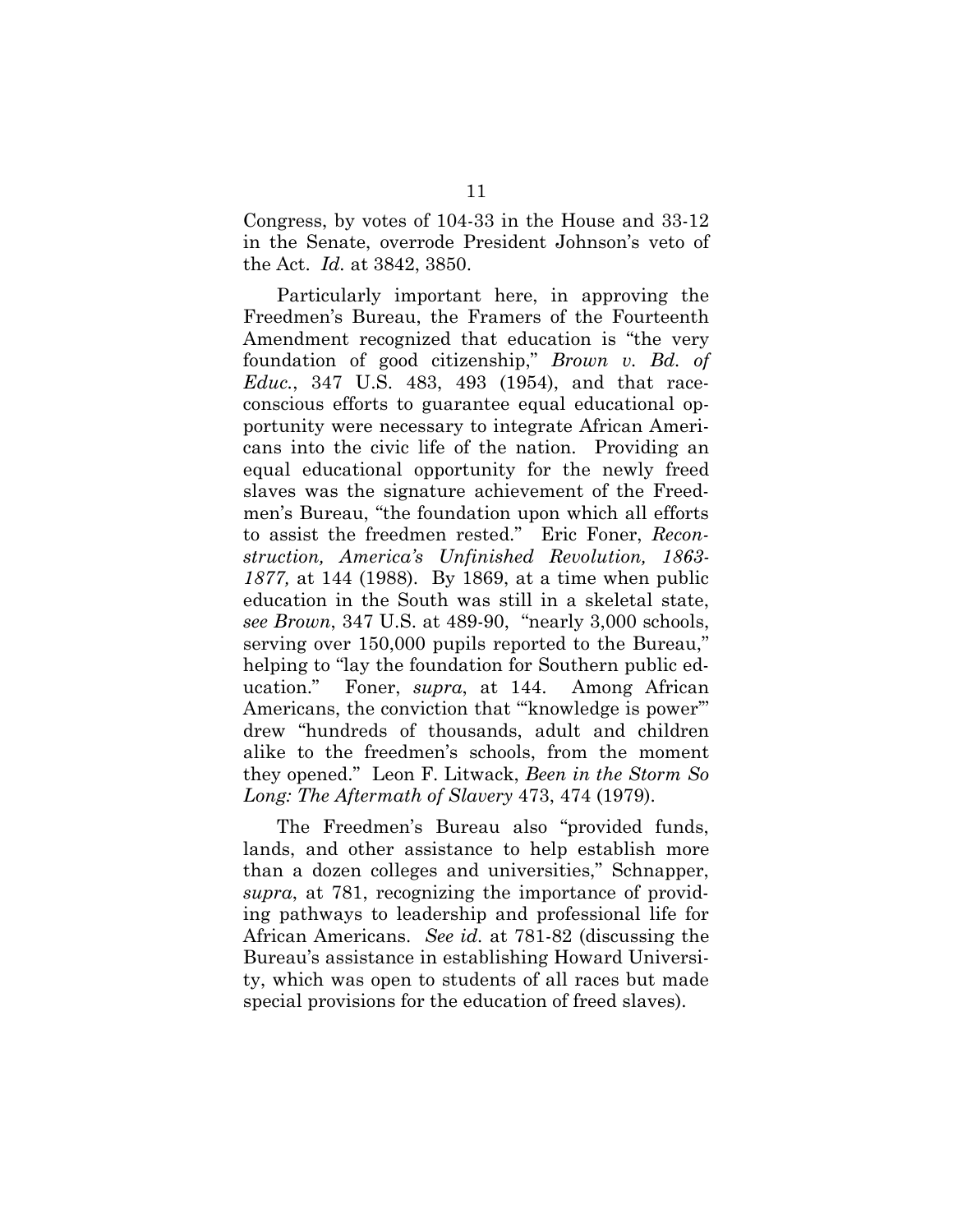Championing these race-conscious efforts, the Framers explained that the Freedmen's Bureau Act was designed to "lift [freedmen] from slavery into the manhood of freedom, to clothe the nakedness of the slave, and to educate him into that manhood." Cong. Globe, 39th Cong., 1st Sess. 656 (1866) (Rep. Eliot). Race-conscious education measures were meant to support African Americans' efforts to achieve full and equal citizenship, while also enlightening young minds and breaking down prejudices. "Education has here fused all nations into one; it has obliterated prejudices; it has dissolved falsehoods; it has announced great truths; it has flung open all doors . . . ." Id. at 586 (Rep. Donnelly).

While the Freedmen's Bureau Act and its education-related provisions were at the heart of Reconstruction-Era efforts to assist African Americans in the transition from slavery to citizenship, Congress also enacted numerous race-conscious measures to ensure equality of opportunity to all persons regardless of race that were not limited to the newly freed slaves. The Reconstruction Framers designed these acts to be forward-looking in design, helping to fulfill the Fourteenth Amendment's promise of equality rather than remedying specific discriminatory practices.

For example, in 1866 and 1867, Congress enacted legislation designed to protect the rights of African American soldiers to receive bounties for enlisting in the Union Army. Concerned that African American soldiers who had served the Union in the Civil War were being cheated out of their bounties by the fraudulent acts of claims agents, Congress enacted race-conscious anti-fraud measures to ensure that African American soldiers, in fact, obtained the bounties to which they were entitled for their military ser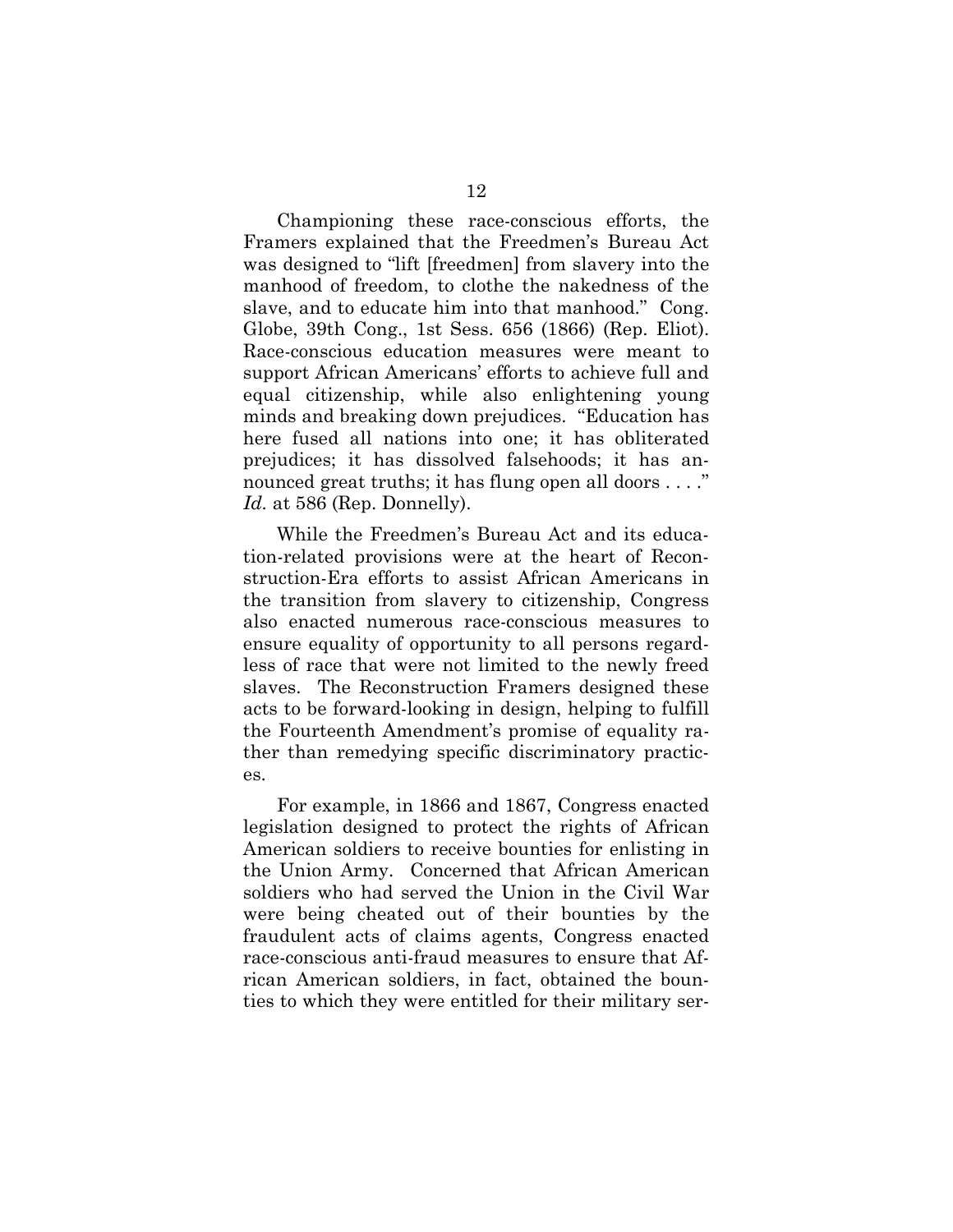vice. See Joint Resolution of July 26, 1866, No. 86, 14 Stat. 367, 368 (fixing the maximum fees chargeable by an agent to collect a bounty on behalf of "colored soldiers"); Resolution of Mar. 29, 1867, No. 25, 15 Stat. 26, 26-27 (providing for payment to agents of "colored soldiers, sailors, or marines" by the Freedmen's Bureau); see also Act of Mar. 3, 1869, ch. 122, 15 Stat. 301, 302 (appropriating money for "collection and payment of bounty, prize-money and other legitimate claims of colored soldiers and sailors"); Act of Mar. 3, 1873, ch. 127, 17 Stat. 510, 528 (same); see also Siegel, supra, at 561 (observing that these measures resulted in "the creation of special protections for black, but not white, soldiers").

Opponents of Reconstruction in Congress denounced these additional measures to protect the rights of African American soldiers as "class legislation" and argued that "there is no reason . . . why we should pass a law such as this applicable to colored people and not apply it to white people." Cong. Globe, 40th Cong., 1st Sess. 79 (1867) (Sen. Grimes). The Framers of the Fourteenth Amendment firmly rejected the argument that Congress could not adopt raceconscious measures to protect African American soldiers from fraud and ensure that "the balance of this little bounty shall get into the hands of the soldier himself, so that he shall have the money to spend either in the education of himself or of his children." Id. at 444 (Rep. Scofield). Emphasizing that "[w]e have passed laws that made it a crime for them to be taught," the Reconstruction Framers concluded that it was permissible to enact race-conscious measures "to protect colored soldiers against the fraudulent devices by which their small bounties are taken away from them." Id.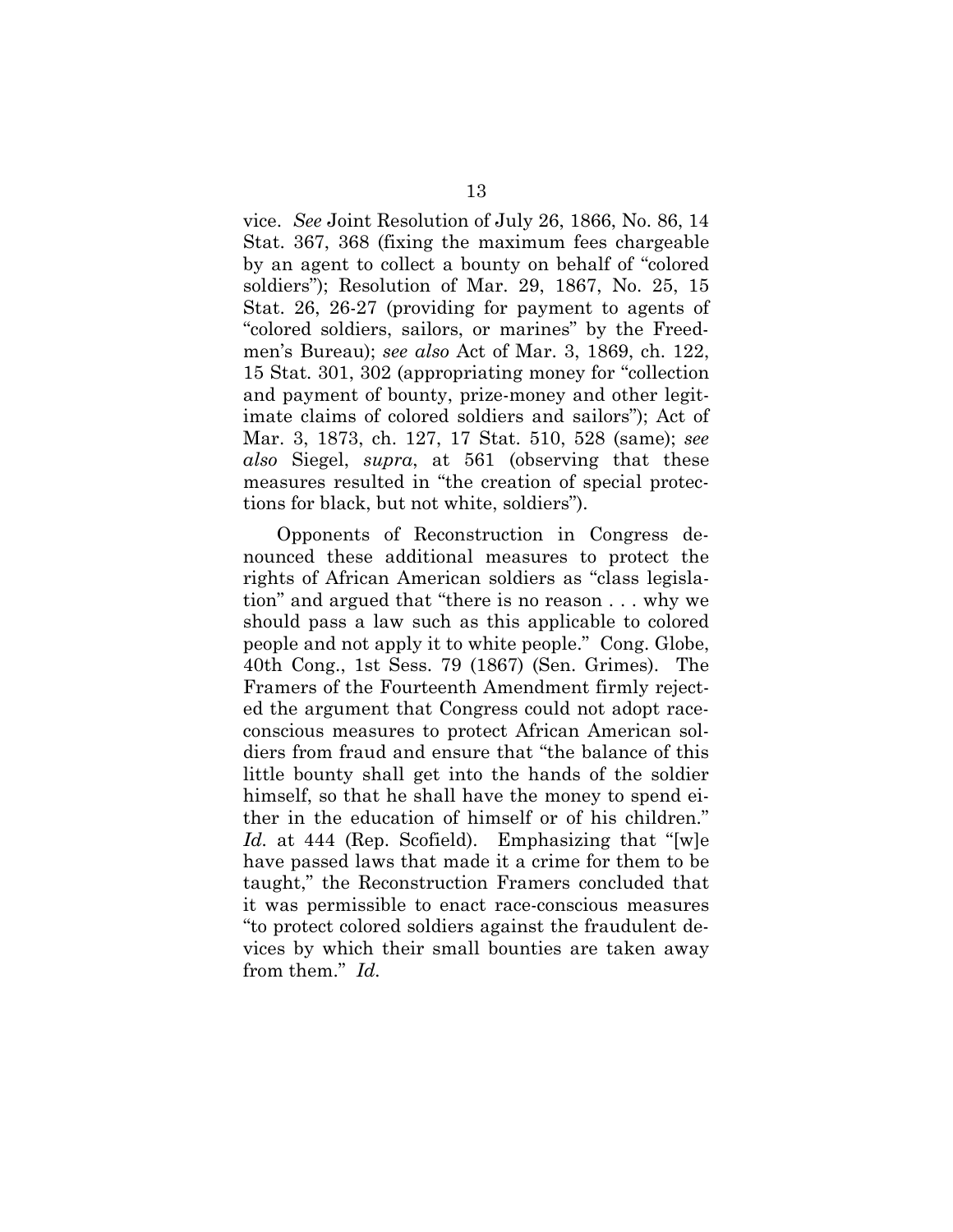The Reconstruction Congress enacted other raceconscious measures, not limited to newly freed slaves, to further equality of opportunity. It established a bank, the Freedman's Savings and Trust Company, for "persons heretofore held in slavery in the United States or their descendants," Act of Mar. 3, 1865, § 5, 13 Stat. 510, 511; see Balkin, supra, at 417 n.20 (observing that "because of the addition of the words 'their descendants' . . . the bill was not restricted to assisting only former slaves"). It provided for the appointment of one chaplain "for each regiment of colored troops, whose duty shall include the instruction of the enlisted men in the common English branches of education," Act of July 28, 1866, ch. 299, § 30, 14 Stat. 332, 337; see Siegel, supra, at 560-61 (noting that "chaplains for white troops had no similar responsibilities, and education for white troops remained an unfunded 'optional service' during and after Reconstruction"). And it appropriated money "[f]or the 'National association for the relief of destitute colored women and children,'" Act of July 28, 1866, ch. 296, 14 Stat. 310, 317, a corporation created three years earlier by Congress "for the purpose of supporting . . . aged or indigent and destitute colored women and children," Act of Feb. 14, 1863, ch. 33, 12 Stat. 650, 650; as well as "for the relief of freedmen or destitute colored people in the District of Columbia," Resolution of Mar. 16, 1867, No. 4, 15 Stat. 20. Like other Reconstruction-era race-conscious legislation, these measures were not limited to assisting newly freed slaves and were not designed to remedy specific forms of racial discrimination; indeed, many "expressly refer[red] to color in the allotment of federal benefits," Rubenfeld, supra, at 431, in order to "ameliorat[e] the condition of the colored people." Cong Globe, 39th Cong., 1st Sess. 632 (1866) (Rep. Moulton); see also Balkin, supra, at 223 (noting that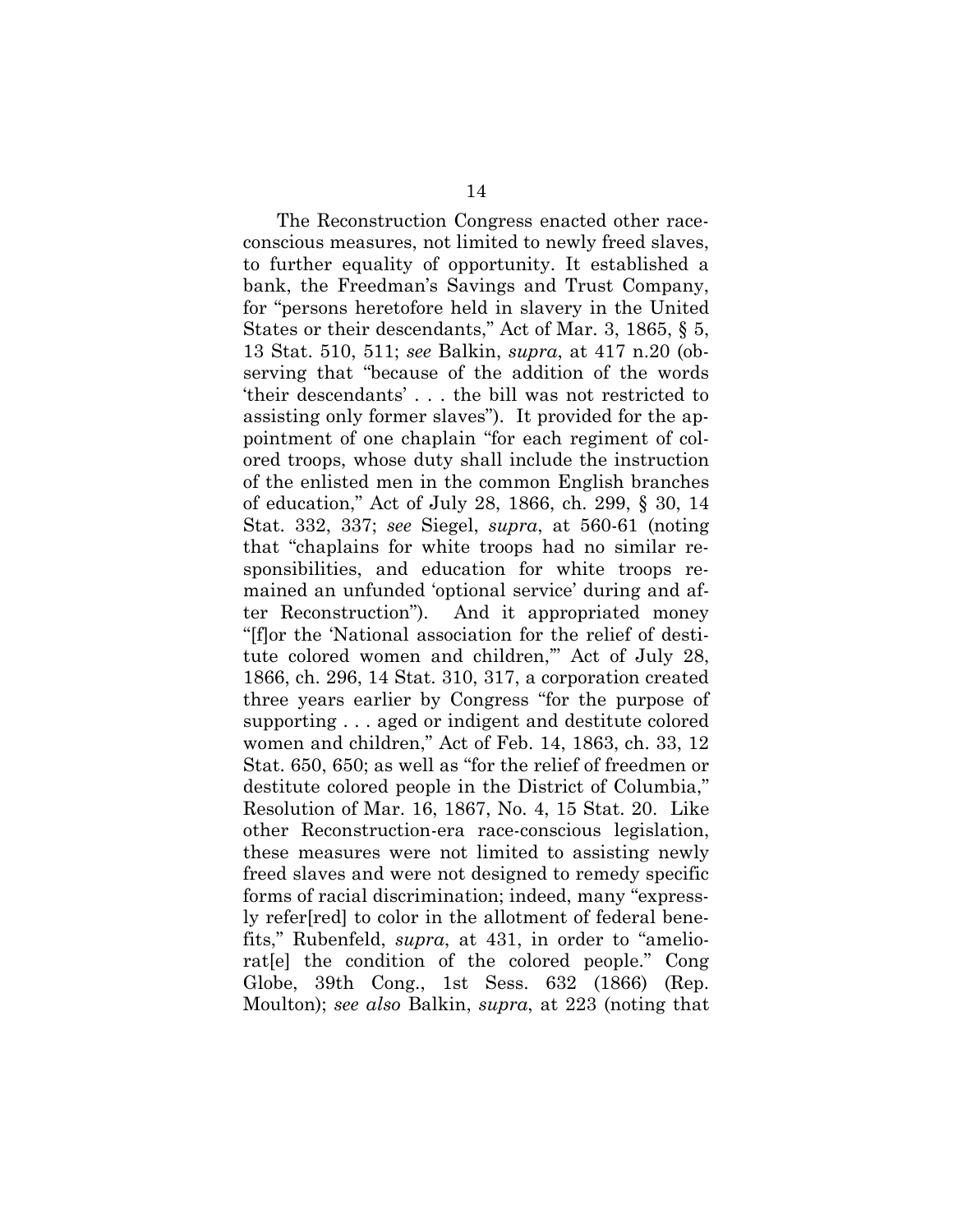the Reconstruction Framers provided federal benefits to African Americans "regardless of whether they were newly freed slaves").

In writing the text of the Fourteenth Amendment and in adopting race-conscious measures to fulfill the promise of that Amendment, the Framers rejected "an all-too-unyielding insistence that race cannot be a factor," Parents Involved, 551 U.S. at 787 (Kennedy, J., concurring), concluding that government may properly take race into account to "ensur[e] all people have equal opportunity regardless of their race," id. at 788. While the Framers were intent on preventing state-sponsored racial discrimination and ensuring that the "words caste, race, [or] color," were "ever unknown to the Constitution," Cong. Globe, 39th Cong., 1st Sess. 630 (1866) (Rep. Hubbard), they concluded that race-conscious governmental measures were sometimes appropriate to ensure equal opportunities and remedy racial inequalities.

Thus, the text and history of the Fourteenth Amendment, coupled with the efforts of the Framers to "expand the promise of liberty and equality" and to "confront the flaws and injustices that remain," Parents Involved, 551 U.S. at 787 (Kennedy, J., concurring), establish that government may, consistent with the guarantee of equal protection, seek to use raceconscious measures in certain circumstances to ensure equality of opportunity for all persons regardless of race. The notion that, in all circumstances, the Constitution must be color-blind, prohibiting all raceconscious assistance, is inconsistent with "the history, meaning, and reach of the Equal Protection Clause." Id. at 782-83.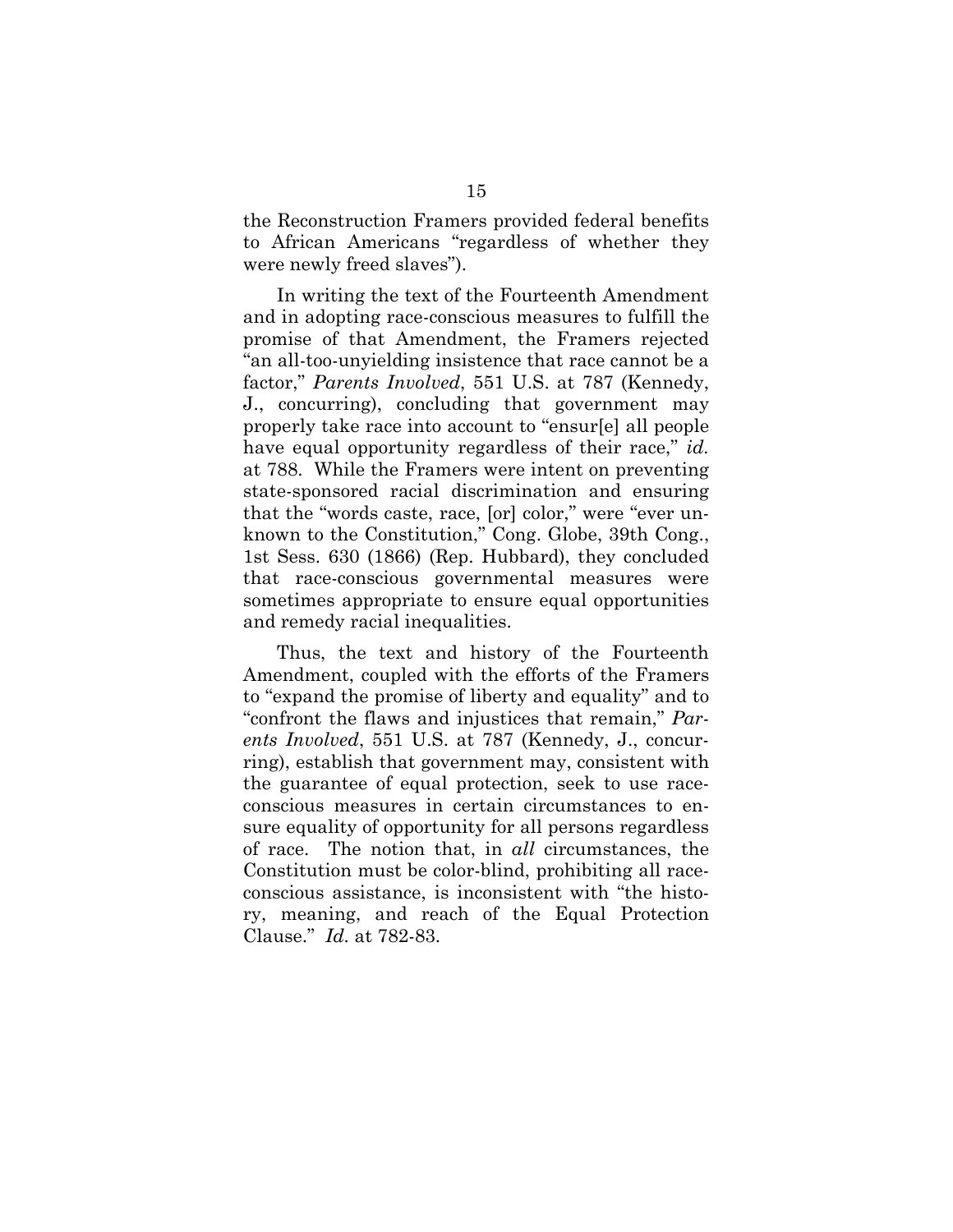II. THIS COURT'S PRECEDENTS REFLECT THE RECONSTRUCTION FRAMERS' JUDGMENT THAT RACE-CONSCIOUS MEASURES ARE APPROPRIATE TO EN-SURE EQUAL EDUCATIONAL OPPOR-TUNITY TO ALL PERSONS REGARDLESS OF RACE.

### A. Case Law Establishes that Public Universities May Use Race as a Factor in Selecting a Diverse, Integrated Student Body.

This Court has interpreted the Equal Protection Clause to give effect both to the universal language of the Clause, protecting all persons from discrimination, as well as the Reconstruction Framers' recognition that certain circumstances warrant the use of race-conscious measures to ensure equality of opportunity to all persons regardless of race.

Emphasizing that the Fourteenth Amendment protects "persons, not groups," this Court held that "governmental action based on race—a group classification long recognized as in most circumstances irrelevant and therefore prohibited—should be subjected to detailed judicial inquiry to ensure that the personal right to the equal protection of the laws has not been infringed." Adarand Constructors, Inc. v. Pena, 515 U.S. 200, 227 (1995) (emphasis in original). This Court has also made clear that "[s]trict scrutiny is not 'strict in theory, but fatal in fact'" and that "[c]ontext matters when reviewing race-based governmental action under the Equal Protection Clause." Grutter, 539 U.S. at 327 (quoting *Adarand*, 515 U.S. at 237); see also Adarand, 515 U.S. at 228 ("[S]trict scrutiny does take 'relevant differences' into account – indeed that is its fundamental purpose. . . . The point of strict scrutiny is to 'differentiate between' permissible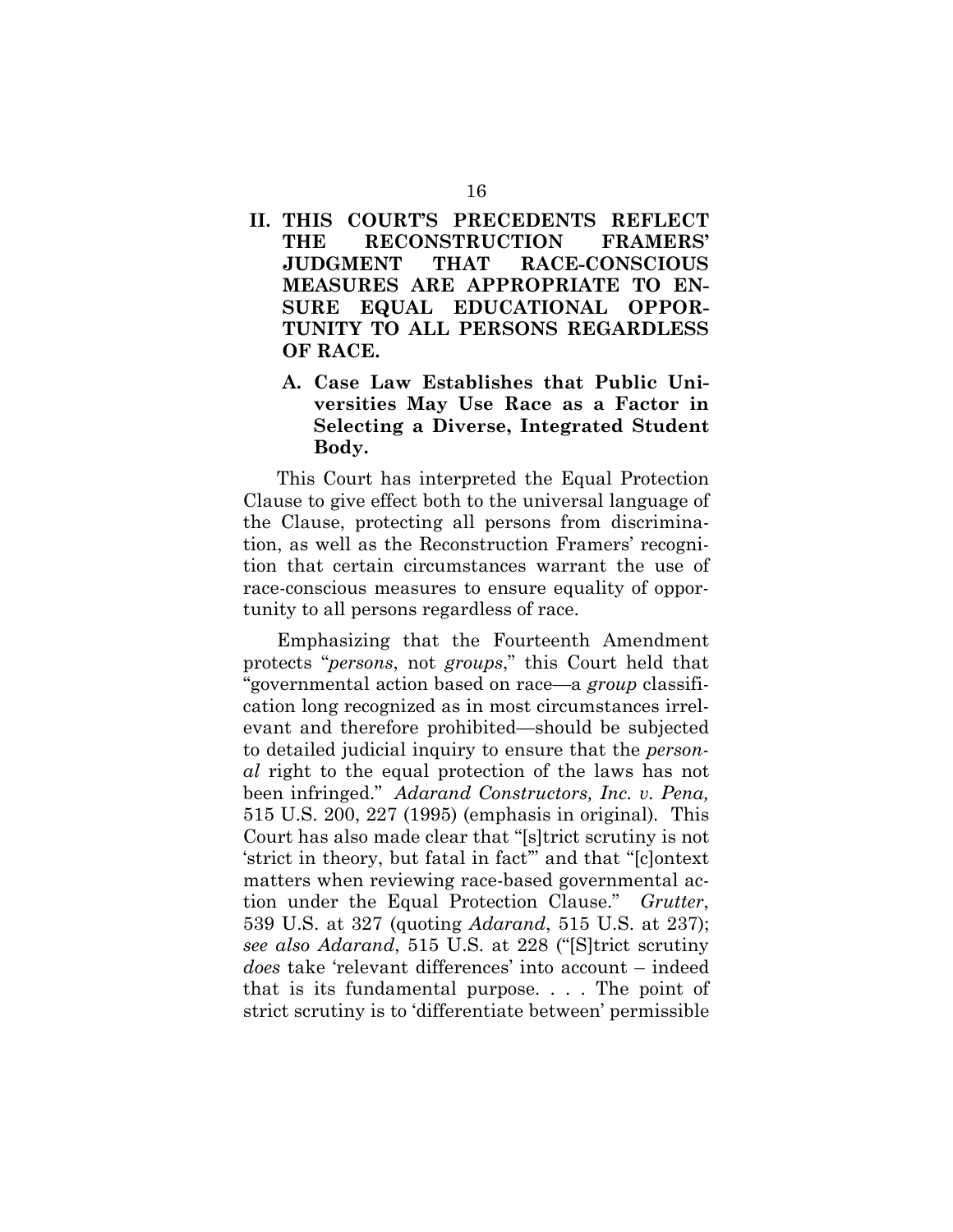and impermissible governmental use of race."); Fisher I, 133 S. Ct. at 2421.

Accordingly, strict scrutiny cannot be applied to UT-Austin's admissions policy in a vacuum. Instead, strict scrutiny must be applied against the backdrop of constitutional text and history which endorses the use of race-conscious measures to ensure equality of opportunity for all persons regardless of race, as well as in keeping with "our tradition . . . to go beyond present achievements, however significant, and to recognize and confront the flaws and injustices that remain." Parents Involved, 551 U.S. at 787 (Kennedy, J., concurring). As this Court observed in Adarand, "[t]he unhappy persistence of both the practice and lingering effects of racial discrimination against minority groups is an unfortunate reality, and the government is not disqualified in acting in response to it." Adarand, 515 U.S. at 237; see also Parents Involved, 551 U.S. at 787 (Kennedy, J., concurring) ("The enduring hope is that race should not matter; the reality is that it often does."). Nearly a century and a half after the framing of the Fourteenth Amendment, "[m]uch progress remains to be made in our Nation's continuing struggle against racial isolation." Inclusive Cmtys., 135 S. Ct. at 2525.

Consistent with the text and history of the Fourteenth Amendment, this Court's cases applying strict scrutiny have recognized that "this Nation has a moral and ethical obligation to fulfill its historic commitment to creating an integrated society that ensures equal opportunity for all its children." Parents Involved, 551 U.S. at 797 (Kennedy, J., concurring). In nearly four decades of equal protection jurisprudence, the Court has never wavered from the principle that "the 'nation's future depends upon leaders trained through wide exposure' to the ideas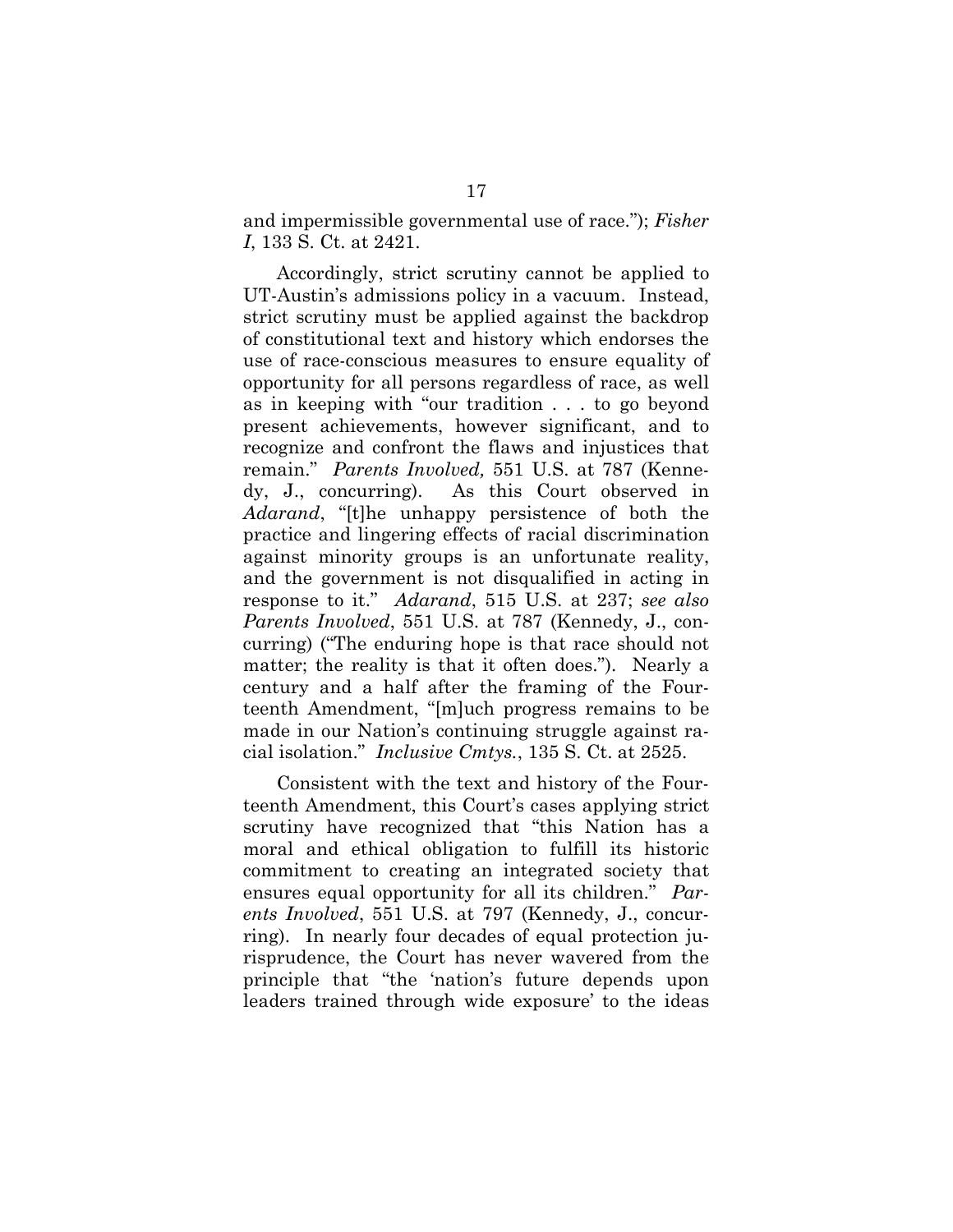and mores of students as diverse as this Nation of many peoples," Bakke, 438 U.S. at 313, and that universities may take race into account "so that all members of our heterogeneous society may participate in the educational institutions that provide the training and education necessary to succeed in America." Grutter, 539 U.S. at 333. The sensitive use of race in admissions, this Court has repeatedly held, "serves values beyond race alone, including enhanced classroom dialogue and the lessening of racial isolation and stereotypes." Fisher I, 133 S. Ct. at 2418. By helping to break down "unconscious prejudices and disguised animus" that result from "covert and illicit stereotyping," Inclusive Cmtys., 135 S. Ct. at 2522, properly tailored race-conscious admissions policies may help realize equal opportunities for all regardless of race.

Nearly forty years ago, in Bakke, this Court held that "the State has a substantial interest that legitimately may be served by a properly devised admissions program involving the competitive consideration of race and national origin." 438 U.S. at 321. Recognizing a compelling state interest in ensuring student body diversity, Justice Powell's plurality opinion explained that an applicant's race or ethnic background may be treated as "simply one element to be weighed fairly against other elements—in the selection progress," thus "treat[ing] each applicant as an individual in the admissions process." Id. at 318.

A quarter of a century later, in Grutter v. Bollinger, 539 U.S. 306 (2003), the Court upheld the University of Michigan's Law School policy of using race as one factor in admitting a diverse, academically accomplished student body. Applying strict scrutiny, Grutter "endorsed Justice Powell's view that student body diversity is a compelling state interest that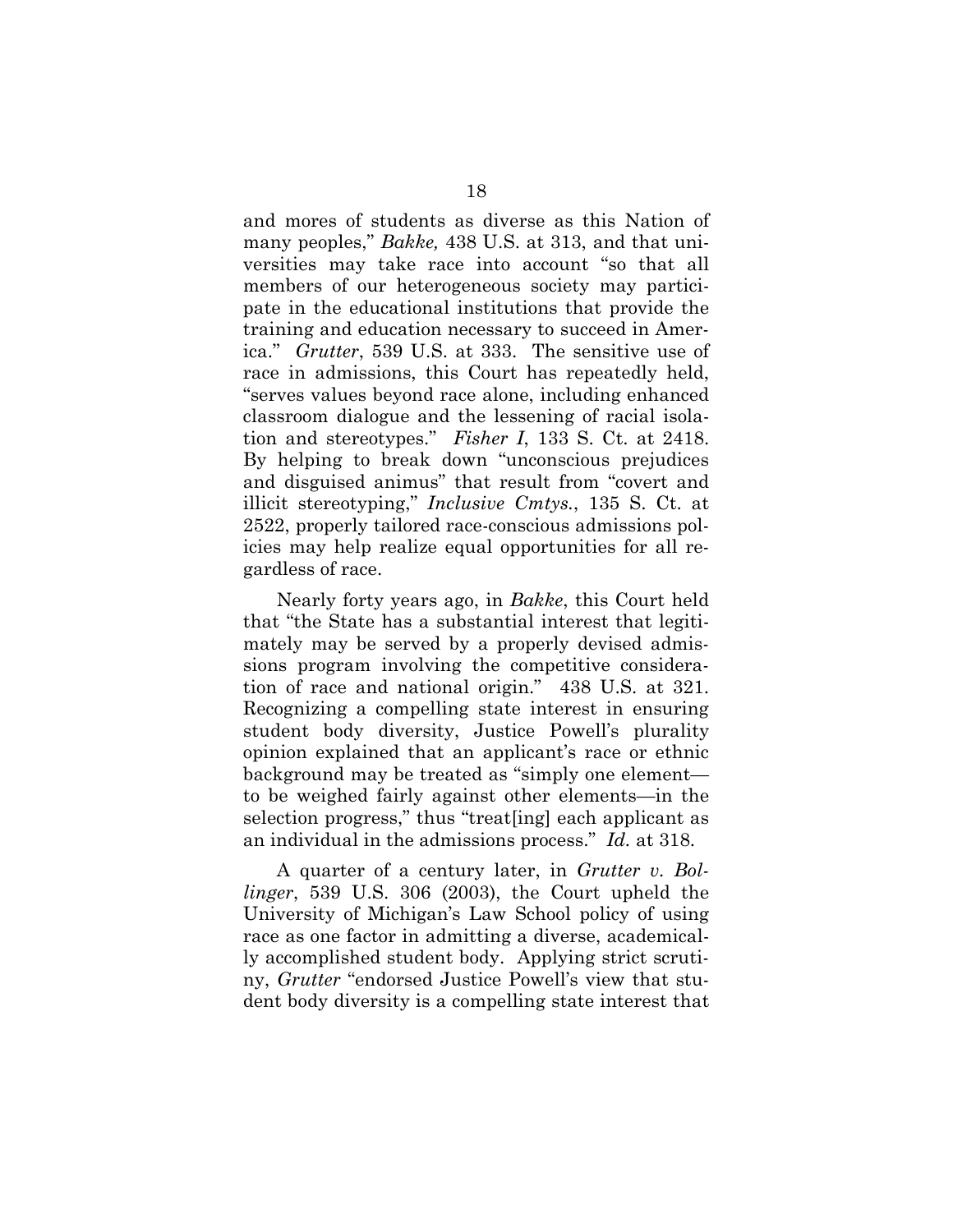can justify the use of race in admissions," id. at 325, emphasizing that the policy "ensure[d] that each applicant is evaluated as an individual and not in a way that makes an applicant's race or ethnicity the defining feature of his or her application." Id. at 337; see also id. at 387 (Kennedy, J., dissenting) (agreeing that the "opinion by Justice Powell states the correct rule").

In line with the text and history of the Fourteenth Amendment described above, Grutter recognized that race-conscious measures can assist in achieving equal educational opportunity for all persons regardless of race and fulfilling the Fourteenth Amendment's promise of equality. "Effective participation by members of all racial and ethnic groups in the civic life of our Nation is essential if the dream of one Nation, indivisible is to be realized." Id. at 332. Noting the role of universities in serving as a "training ground for a large number of our Nation's leaders," Grutter held that it is constitutionally permissible to take race into account to ensure that "the path to leadership be visibly open to talented and qualified individuals of every race and ethnicity." Id. at 332, 333. Thus, consistent with Fourteenth Amendment history, *Grutter* held that the government may enact forward-looking measures that call for the sensitive use of race to foster equality in education.

In 2007, in Parents Involved in Community Schools v. Seattle School District No. 1, 551 U.S. 701 (2007), the Court recognized that state and local governments have authority to employ race-conscious measures to combat racial isolation in schools. While no single opinion garnered a majority of the Court, five Justices agreed that school districts have a compelling state interest in using forward-looking, raceconscious measures to fulfill the Constitution's prom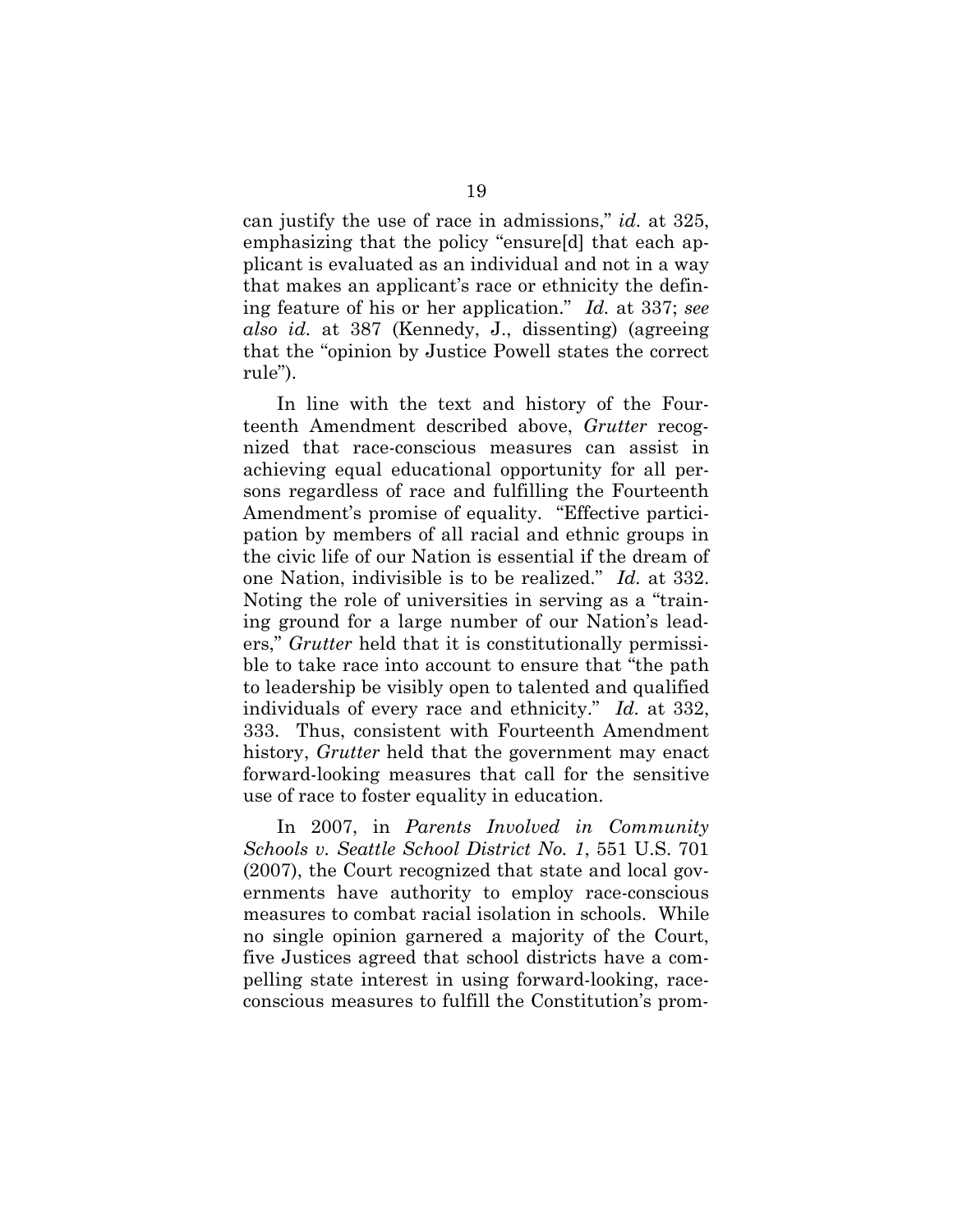ise of "equal educational opportunity," firmly rejecting the notion that "the Constitution mandates that state and local authorities must accept the status quo of racial isolation in schools." Id. at 788 (Kennedy, J., concurring); id. at 803 (Breyer, J., dissenting). Importantly, while Justice Kennedy provided the fifth vote to strike down the specific policies under review because he feared they "reduce[d] children to racial chits," id. at 798 (Kennedy, J., concurring), his concurring opinion recognized that "it is permissible to consider the racial makeup of schools" and to adopt "race-conscious measures to address the problem," including "general policies to encourage a diverse student body" as well as "more nuanced, individual evaluation of school needs and student characteristics that might include race as a component . . . informed by Grutter." Id. at 788, 790.

### B. UT-Austin's Holistic Admissions Policy Is Constitutional Under Bakke, Grutter, and Fisher I.

Fisher's primary argument is that UT's raceconscious admissions policy is too vague and openended, insisting that the university's interest in educational diversity—including admitting minority students of all backgrounds—is too ill-defined to permit courts to meaningfully apply strict scrutiny. Pet'r's Br. at 25-30. But this Court's cases from Bakke to Fisher I have consistently held that, in appropriate circumstances, the use of "racial minority status as a positive or favorable factor in a university's admission process, with the goal of achieving the educational benefits of a more diverse student body," Fisher I, 133 S. Ct. at 2417, satisfies strict scrutiny, notwithstanding the open-ended nature of the interest in educational diversity. See Gratz v. Bollinger, 539 U.S. 244, 268 (2003) (rejecting argument that "diver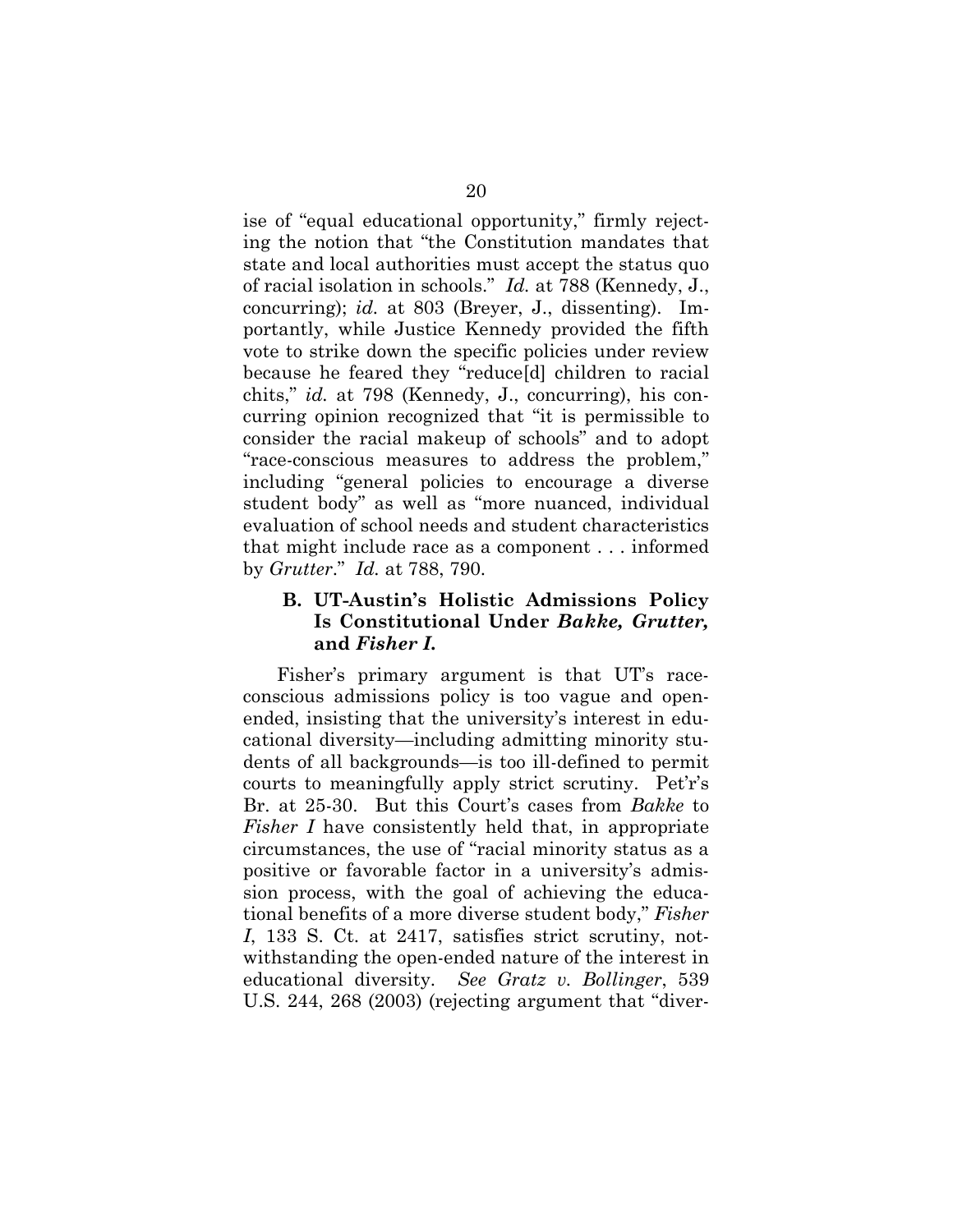sity as a basis for employing racial preferences is simply too open-ended, ill-defined, and indefinite to constitute a compelling interest capable of supporting narrowly-tailored means"); cf. Williams-Yulee v. Fla. Bar, 135 S. Ct. 1656, 1667 (2015) (upholding, under strict scrutiny, speech regulation designed to further "public's confidence in the judiciary" even though the "concept . . . does not easily reduce to precise definition, nor does it lend itself to proof by documentary record"). The University's policy of using race as one factor among many in selecting a diverse, academically accomplished student body for the state's flagship public university comports in all respects with the holdings and legal principles laid out in Bakke, Grutter, and Fisher I.

In *Fisher I*, this Court clarified the appropriate strict scrutiny analysis, insisting on two requirements to ensure that "the admissions process meets strict scrutiny in its implementation." Fisher I, 133 S. Ct. at 2419-20. First, to be narrowly tailored, this Court held that the admissions process must "'ensure that each applicant is evaluated as an individual and not in a way that makes an applicant's race or ethnicity the defining feature of his or her application.'" Id. at 2420 (quoting Grutter, 539 U.S. at 337). Second, "[t]he reviewing court must ultimately be satisfied that no workable race-neutral alternatives would produce the educational benefits of diversity." Id. The University's use of race as part of a holistic review of the personal backgrounds and circumstances of applicants for admission meets each of these requirements. As in Bakke and Grutter, the university's race-conscious admissions program satisfies the rigors of strict scrutiny.

UT-Austin's holistic admissions policy was adopted only after the University extensively studied racial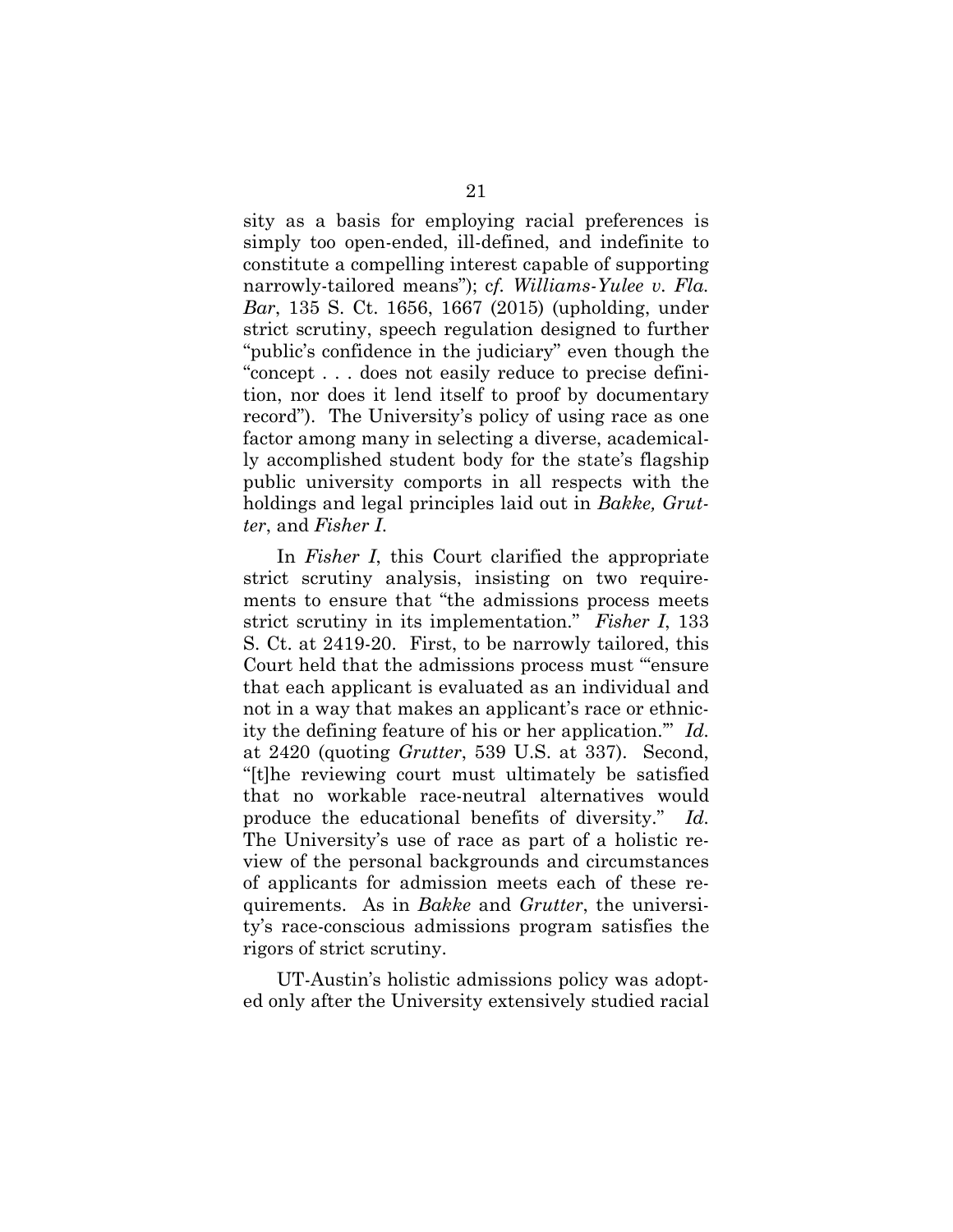diversity on campus and concluded that race-neutral alternatives alone did not adequately ensure a diverse and academically accomplished student body, respecting the principle of using race only "as a last resort to achieve a compelling state interest." Parents Involved, 551 U.S. at 790 (Kennedy, J., concurring); see Resp'ts' Br. at 37 (detailing that "UT undertook extensive efforts . . . to boost minority enrollment through the race-neutral means touted by petitioner"); id. at 39 (showing that, despite these efforts, UT found "glaring racial isolation among African-American students"). As in Grutter, the University concluded that "individualized assessments," including consideration of race as one factor among many, were "necessary to assemble a student body that is not just racially diverse, but diverse along all the qualities valued by the University." Grutter, 539 U.S. at 340. Fisher I's test of necessity is clearly met here.

Fisher I's requirement of individualized review is also satisfied. The University guarantees that "each individual receives individual consideration and that race does not become predominant in the admissions decisionmaking." Grutter, 539 U.S. at 393 (Kennedy, J., dissenting). To ensure a truly diverse student body, UT-Austin assigns each applicant for admission a personal achievement score designed to recognize students whose accomplishments are not fully reflected in their academic record or test scores. The University does not single out race for special treatment, but gives applicants of every race the opportunity to show how they will enrich the educational and social life of the university, recognizing that "a variety of perspectives, that is differences in life experiences, is a distinct and valued element of diversity." Pet. App. 39a; see also id. at 5a (explaining that the University's holistic process provides for consid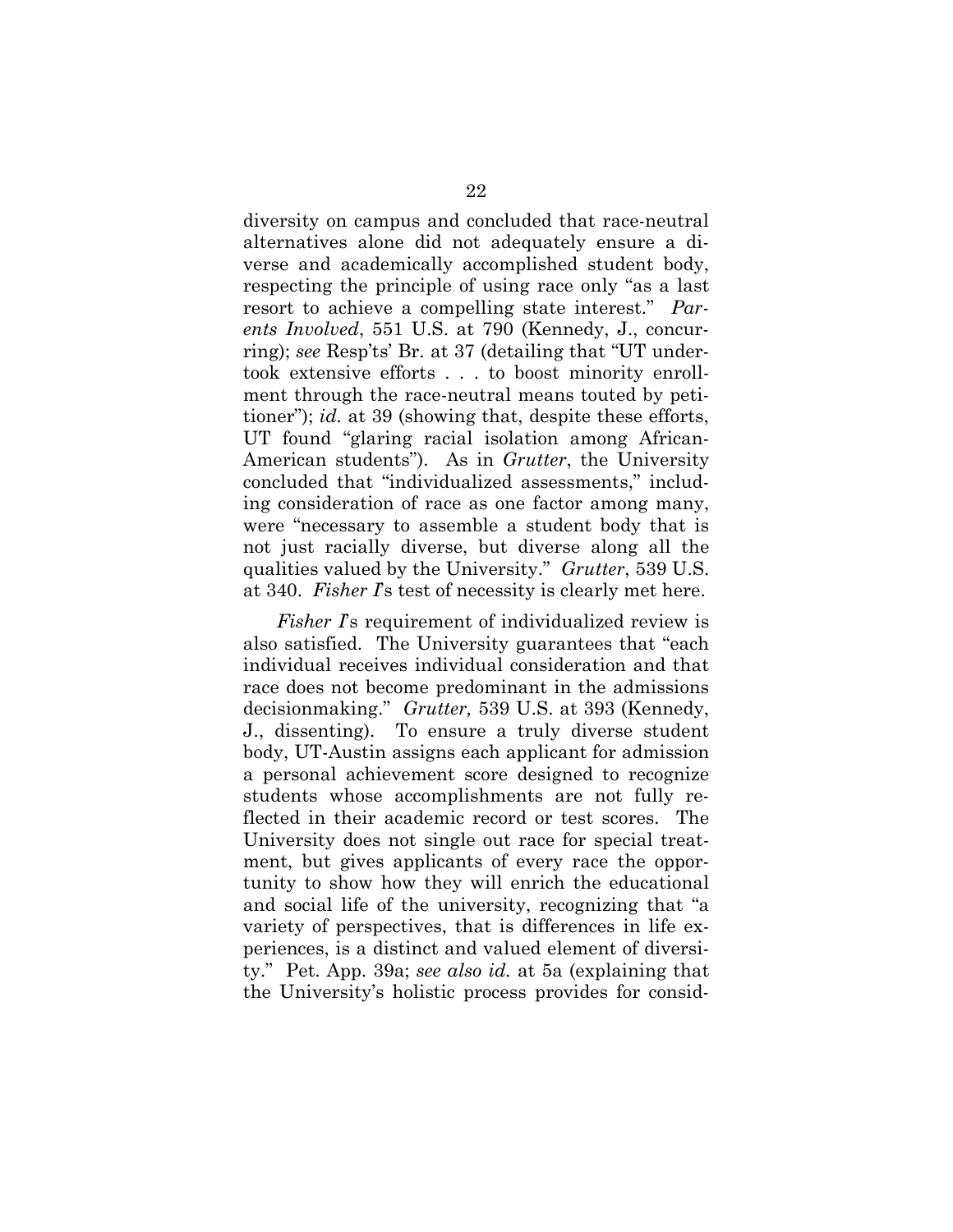eration of "demonstrated leadership qualities, extracurricular activities, honors and awards, essays, work experience, community service, and special circumstances"). Consistent with the Fourteenth Amendment's guarantee of equality for all persons, "all factors that may contribute to student body diversity are meaningfully considered alongside race in admissions decisions." Grutter, 539 U.S. at 337.

Under the Fourteenth Amendment's text and history and this Court's precedents, UT-Austin's admissions policy guarantees the equal protection of the laws to all of its prospective students, ensuring a diverse and academically accomplished academic community capable of providing pathways to professional life and leadership for all of the University's students regardless of race. As this Court's precedents in Bakke, Grutter, Parents Involved, and Fisher I establish, UT-Austin has a compelling interest in diversity that justifies its use of race as one factor among many in the University's holistic admissions process. The Fifth Circuit correctly held that the University's sensitive use of race to ensure a rich, vibrant, and diverse academic community satisfies strict scrutiny.

<sup>\*\*\*</sup>